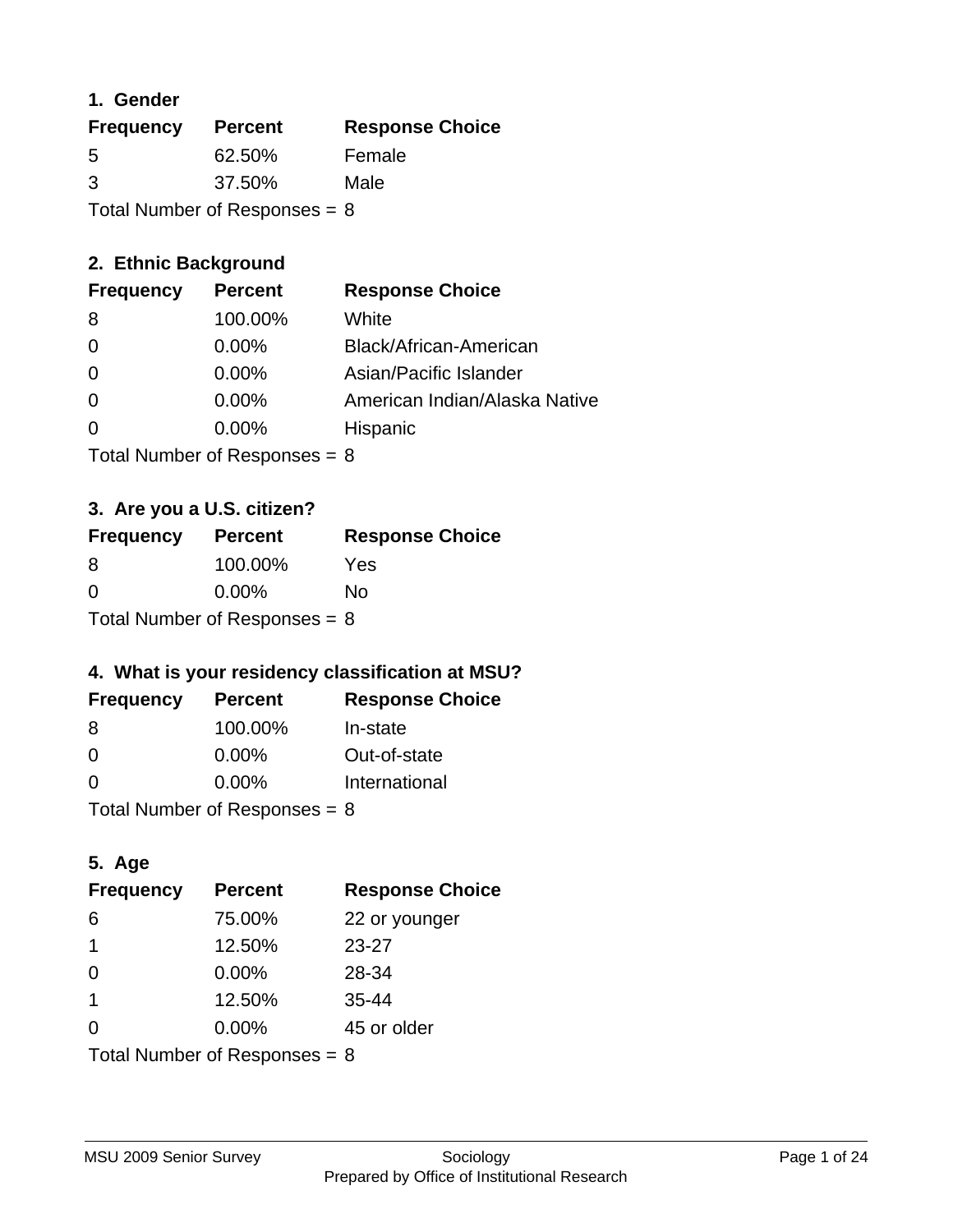**6. Has either of your parents received a bachelor's degree?**

| <b>Frequency</b> | <b>Percent</b>                  | <b>Response Choice</b> |
|------------------|---------------------------------|------------------------|
| 4                | 50.00%                          | Yes                    |
| 4                | 50.00%                          | Nο                     |
|                  | Total Number of Responses = $8$ |                        |

# **7. Has either of your parents received a degree from Murray State?**

| <b>Frequency</b> | <b>Percent</b> | <b>Response Choice</b> |
|------------------|----------------|------------------------|
|                  | 25.00%         | Yes                    |

| 6 | 75.00% | No |
|---|--------|----|

Total Number of Responses = 8

## **8. What was your original entry status to MSU?**

| <b>Frequency</b> | <b>Percent</b>                                                     | <b>Response Choice</b>                           |
|------------------|--------------------------------------------------------------------|--------------------------------------------------|
| 4                | 50.00%                                                             | Freshman                                         |
| 3                | 37.50%                                                             | Transfer from community college/technical school |
| $\mathbf{1}$     | 12.50%                                                             | Transfer from 4-yr institution                   |
|                  | $T_{\rm eff}$ . The set of $R_{\rm eff}$ is a set of $R_{\rm eff}$ |                                                  |

Total Number of Responses = 8

## **9. If transfer student, how many credits were transferred?**

| <b>Frequency</b> | <b>Percent</b>            | <b>Response Choice</b> |
|------------------|---------------------------|------------------------|
|                  | 25.00%                    | 12 or fewer            |
|                  | 25.00%                    | $13 - 30$              |
|                  | 25.00%                    | $31 - 60$              |
|                  | 25.00%                    | Over <sub>60</sub>     |
|                  | Total Number of Deepersee |                        |

Total Number of Responses = 4

# **10. If transfer student, approximately what percent of your University Studies (general education) classes did you take at Murray State?**

| <b>Frequency</b>                | <b>Percent</b> | <b>Response Choice</b> |
|---------------------------------|----------------|------------------------|
| $\mathcal{P}$                   | 50.00%         | Under 25%              |
| -1                              | 25.00%         | 25-49%                 |
| $\Omega$                        | 0.00%          | 50-74%                 |
| 1                               | 25.00%         | 75-100%                |
| Total Number of Responses $=$ 4 |                |                        |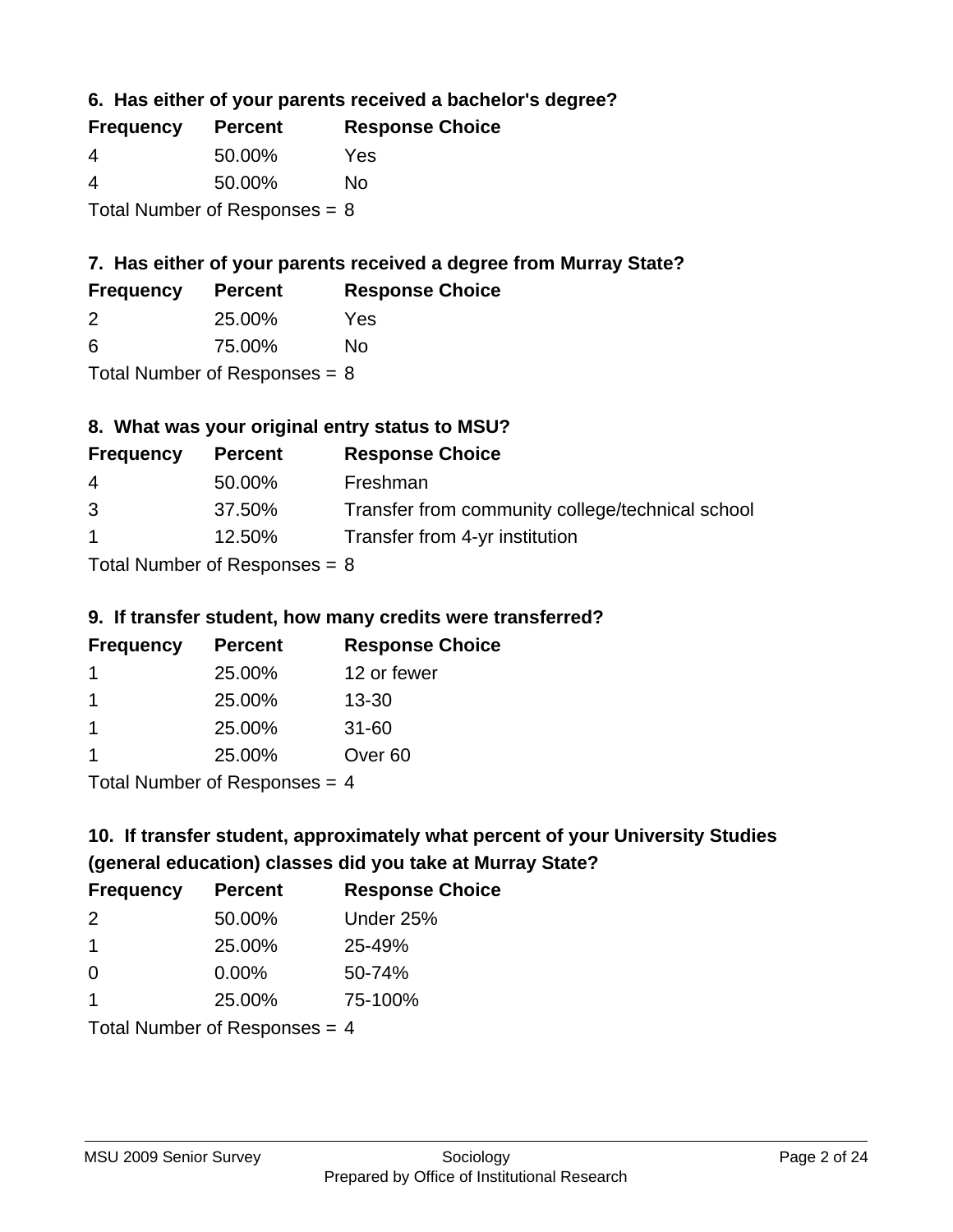#### **11. What has been your attendance status at MSU?**

| <b>Frequency</b>                | <b>Percent</b> | <b>Response Choice</b>     |
|---------------------------------|----------------|----------------------------|
| 8                               | 100.00%        | <b>Primarily full-time</b> |
| $\Omega$                        | $0.00\%$       | <b>Primarily part-time</b> |
| Total Number of Responses = $8$ |                |                            |

## **12. In which Residential College are you a member?**

| <b>Frequency</b> | <b>Percent</b> | <b>Response Choice</b>            |
|------------------|----------------|-----------------------------------|
| 1                | 12.50%         | Do not know                       |
| 0                | 0.00%          | <b>Clark College</b>              |
| 0                | 0.00%          | <b>Elizabeth College</b>          |
| 0                | $0.00\%$       | <b>Franklin-Springer Colleges</b> |
|                  | 12.50%         | <b>Hart College</b>               |
|                  | 12.50%         | <b>Hester College</b>             |
|                  | 12.50%         | <b>Regents College</b>            |
| $\mathcal{P}$    | 25.00%         | <b>Richmond College</b>           |
| 2                | 25.00%         | <b>White College</b>              |

Total Number of Responses = 8

## **13. Have you ever received any type of Financial Aid while at MSU? (Scholarships, grants, work-study, etc.)**

| <b>Frequency</b> | <b>Percent</b> | <b>Response Choice</b> |
|------------------|----------------|------------------------|
| 7                | 87.50%         | Yes                    |
| -1               | 12.50%         | No.                    |
|                  |                |                        |

Total Number of Responses = 8

## **14. What degree are you seeking at this time?**

| <b>Frequency</b> | <b>Percent</b>                  | <b>Response Choice</b> |
|------------------|---------------------------------|------------------------|
| $\Omega$         | $0.00\%$                        | Associate              |
| 8                | 100.00%                         | <b>Baccalaureate</b>   |
|                  | Total Number of Responses = $8$ |                        |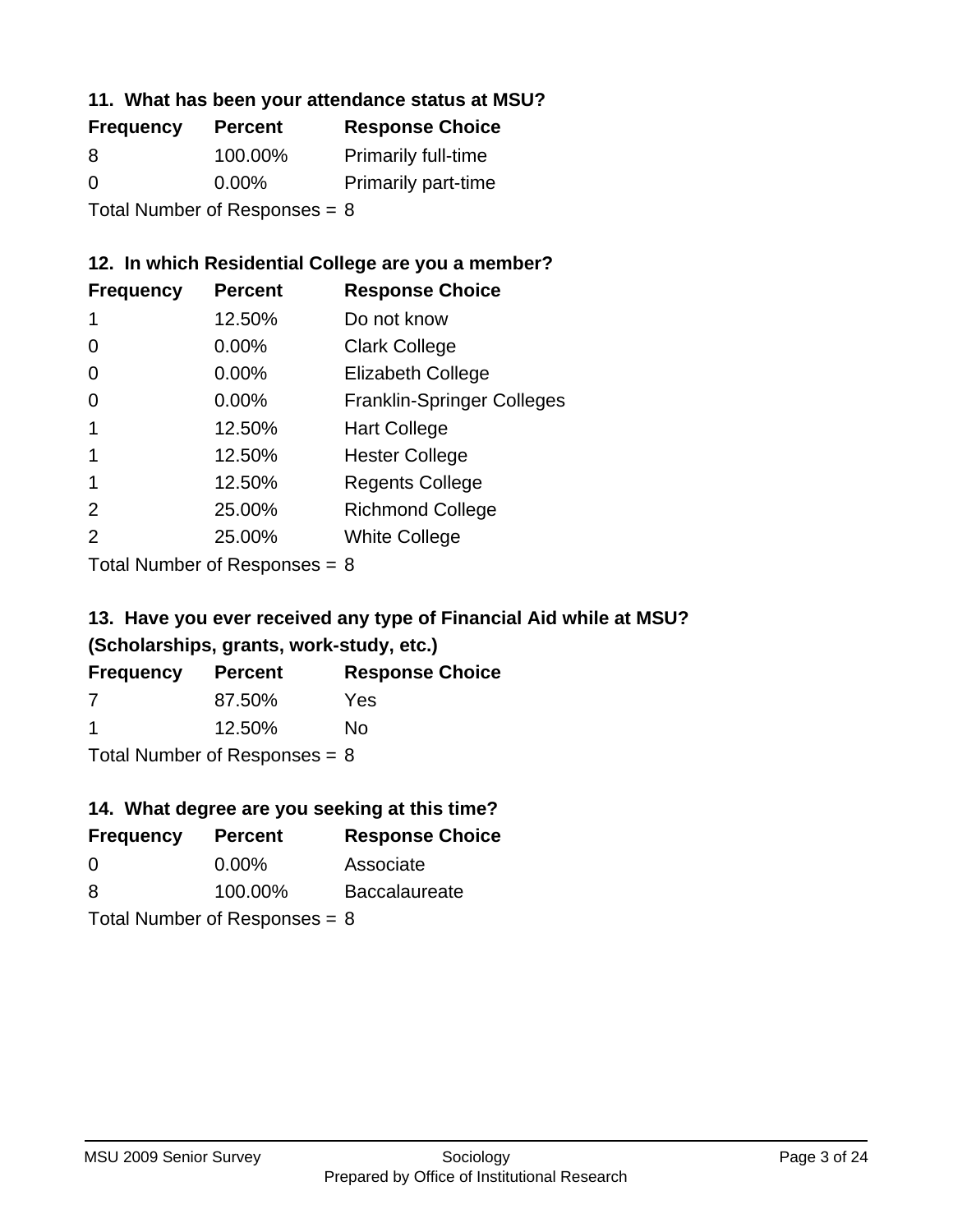**15. How many years will it take you to complete your degree from the point of your initial enrollment in college (including any time at a previous institution)?**

| <b>Frequency</b> | <b>Percent</b> | <b>Response Choice</b> |
|------------------|----------------|------------------------|
| $\Omega$         | 0.00%          | Two                    |
| 0                | 0.00%          | <b>Three</b>           |
| $\overline{4}$   | 50.00%         | Four                   |
| 2                | 25.00%         | Five                   |
| $\Omega$         | 0.00%          | <b>Six</b>             |
| 2                | 25.00%         | More than six          |
|                  |                |                        |

Total Number of Responses = 8

#### **16. In what range does your grade point average fall?**

| <b>Frequency</b> | <b>Percent</b> | <b>Response Choice</b> |
|------------------|----------------|------------------------|
| -3               | 37.50%         | $2.00 - 2.50$          |
| 4                | 50.00%         | $2.51 - 3.00$          |
| 1                | 12.50%         | $3.01 - 3.50$          |
| 0                | 0.00%          | $3.51 - 4.00$          |
|                  |                |                        |

Total Number of Responses = 8

# **They are used to sort the data, and do not appear in this table Questions 17 and 18 relate to department and program information.**

#### **19. For what purpose did you enroll at MSU?**

| <b>Frequency</b>            | <b>Percent</b> | <b>Response Choice</b>                    |
|-----------------------------|----------------|-------------------------------------------|
| 0                           | $0.00\%$       | To receive an associate degree            |
| 8                           | 100.00%        | To receive a baccalaureate degree         |
| $\overline{0}$              | $0.00\%$       | To take a few job related courses         |
| $\Omega$                    | $0.00\%$       | To transfer to another college/university |
| Total Number of Deepensee 0 |                |                                           |

Total Number of Responses = 8

# **20. What is the highest degree you eventually hope to receive?**

| <b>Frequency</b> | <b>Percent</b>            | <b>Response Choice</b> |
|------------------|---------------------------|------------------------|
| 0                | 0.00%                     | Associate              |
| 3                | 37.50%                    | <b>Baccalaureate</b>   |
| 5                | 62.50%                    | Graduate               |
| $\Omega$         | $0.00\%$                  | Professional           |
|                  | Total Number of Despanses |                        |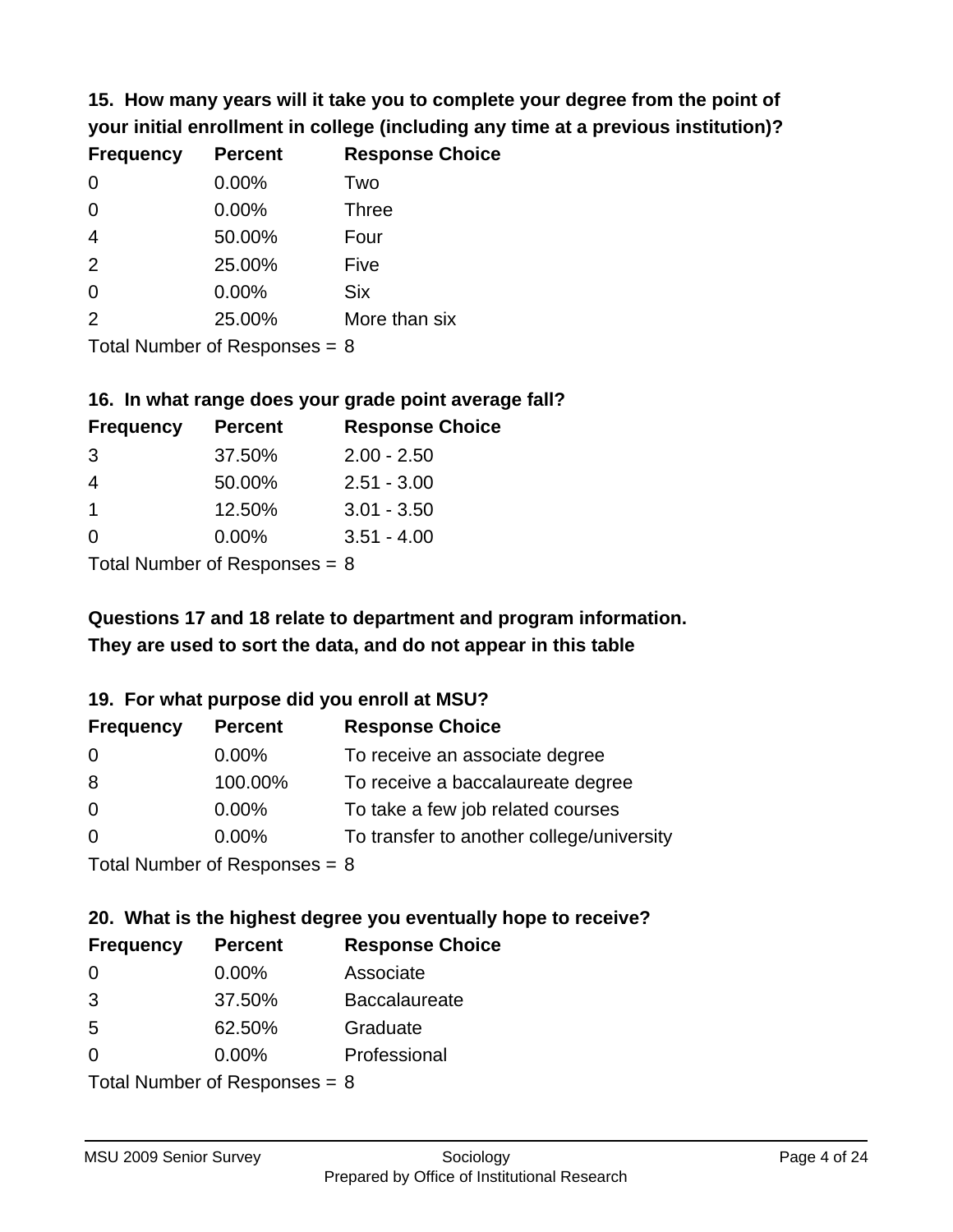#### **21. Which best describes your situation?**

| <b>Frequency</b> | <b>Percent</b> | <b>Response Choice</b>               |
|------------------|----------------|--------------------------------------|
|                  | 12.50%         | Did not change major/area            |
| -1               | 12.50%         | Did not initially declare major/area |
| 6                | 75.00%         | Changed major/area                   |
|                  |                |                                      |

Total Number of Responses = 8

## **22. While school was in session during the past year, how many hours per week, on average, did you work for pay?**

| <b>Frequency</b>        | <b>Percent</b> | <b>Response Choice</b> |
|-------------------------|----------------|------------------------|
| 3                       | 37.50%         | Did not work           |
| $\Omega$                | 0.00%          | Worked 1-10 hrs        |
| 2                       | 25.00%         | Worked 11-20 hrs       |
| 2                       | 25.00%         | Worked 21-30 hrs       |
| $\overline{\mathbf{1}}$ | 12.50%         | Worked 31-40 hrs       |
| $\Omega$                | 0.00%          | Worked over 40 hrs     |
|                         |                |                        |

Total Number of Responses = 8

#### **23. For the most part, were classes offered at times convenient to you?**

| <b>Frequency</b>                | <b>Percent</b> | <b>Response Choice</b> |
|---------------------------------|----------------|------------------------|
| 8                               | 100.00%        | Yes                    |
| $\Omega$                        | $0.00\%$       | Nο                     |
| Total Number of Responses = $8$ |                |                        |

#### **24. If no, what time would you have preferred?**

| <b>Frequency</b> | <b>Percent</b>                  | <b>Response Choice</b> |
|------------------|---------------------------------|------------------------|
| $\Omega$         | $0.00\%$                        | Late afternoon         |
| $\Omega$         | 0.00%                           | Evening                |
| 0                | $0.00\%$                        | Weekend                |
| $\Omega$         | $0.00\%$                        | During the day         |
|                  | Total Number of Responses = $0$ |                        |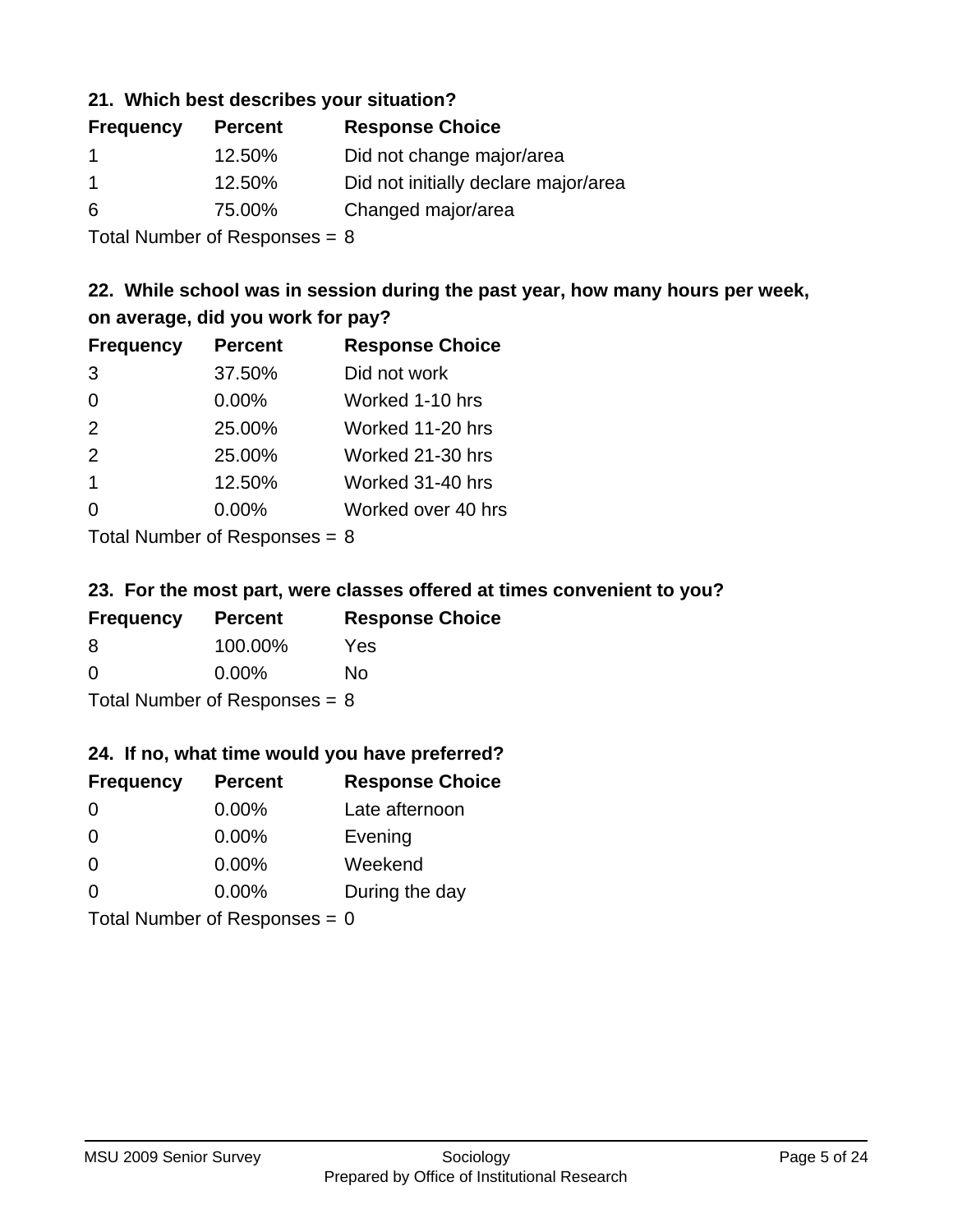#### **25. Which best describes the location where you completed the majority of your coursework?**

| <b>Frequency</b> | <b>Percent</b>             | <b>Response Choice</b> |
|------------------|----------------------------|------------------------|
| 8                | 100.00%                    | <b>Murray</b>          |
| $\overline{0}$   | 0.00%                      | Paducah                |
| 0                | 0.00%                      | Ft. Campbell           |
| $\overline{0}$   | 0.00%                      | Madisonville           |
| $\overline{0}$   | 0.00%                      | Hopkinsville           |
| 0                | 0.00%                      | Henderson              |
| 0                | 0.00%                      | On the Internet        |
| 0                | 0.00%                      | Other                  |
|                  | Tetal Number of Desperance | ົ                      |

Total Number of Responses = 8

## **26. Did you take any online courses while at Murray State?**

| <b>Frequency</b>                | <b>Percent</b> | <b>Response Choice</b> |  |  |
|---------------------------------|----------------|------------------------|--|--|
| 2                               | 25.00%         | Yes                    |  |  |
| -6                              | 75.00%         | No                     |  |  |
| Total Number of Responses $= 8$ |                |                        |  |  |

# **27. Did it take you an extra semester or more to complete degree requirements at Murray State?**

| <b>Frequency</b> | <b>Percent</b>             | <b>Response Choice</b> |
|------------------|----------------------------|------------------------|
| 6                | 75.00%                     | Yes                    |
| 2                | 25.00%                     | No                     |
|                  | Tatal Number of Desperance |                        |

Total Number of Responses = 8

#### **28. If yes, why did it take you an extra semester or more?**

| <b>Frequency</b>               | <b>Percent</b> | <b>Response Choice</b>                                       |  |
|--------------------------------|----------------|--------------------------------------------------------------|--|
| $\mathbf 0$                    | 0.00%          | Work obligation limited my enrollment.                       |  |
| $\mathbf 0$                    | $0.00\%$       | Family obligations limited my enrollment.                    |  |
| $\overline{0}$                 | $0.00\%$       | Tuition and other costs of attendance limited my enrollment. |  |
| $\overline{4}$                 | 66.67%         | A decision to change majors added to my requirements.        |  |
| $\overline{0}$                 | 0.00%          | A required course or courses were not offered.               |  |
| $\overline{0}$                 | $0.00\%$       | Credits were lost transferring to Murray State.              |  |
| 2                              | 33.33%         | Other                                                        |  |
| Total Number of Responses $-6$ |                |                                                              |  |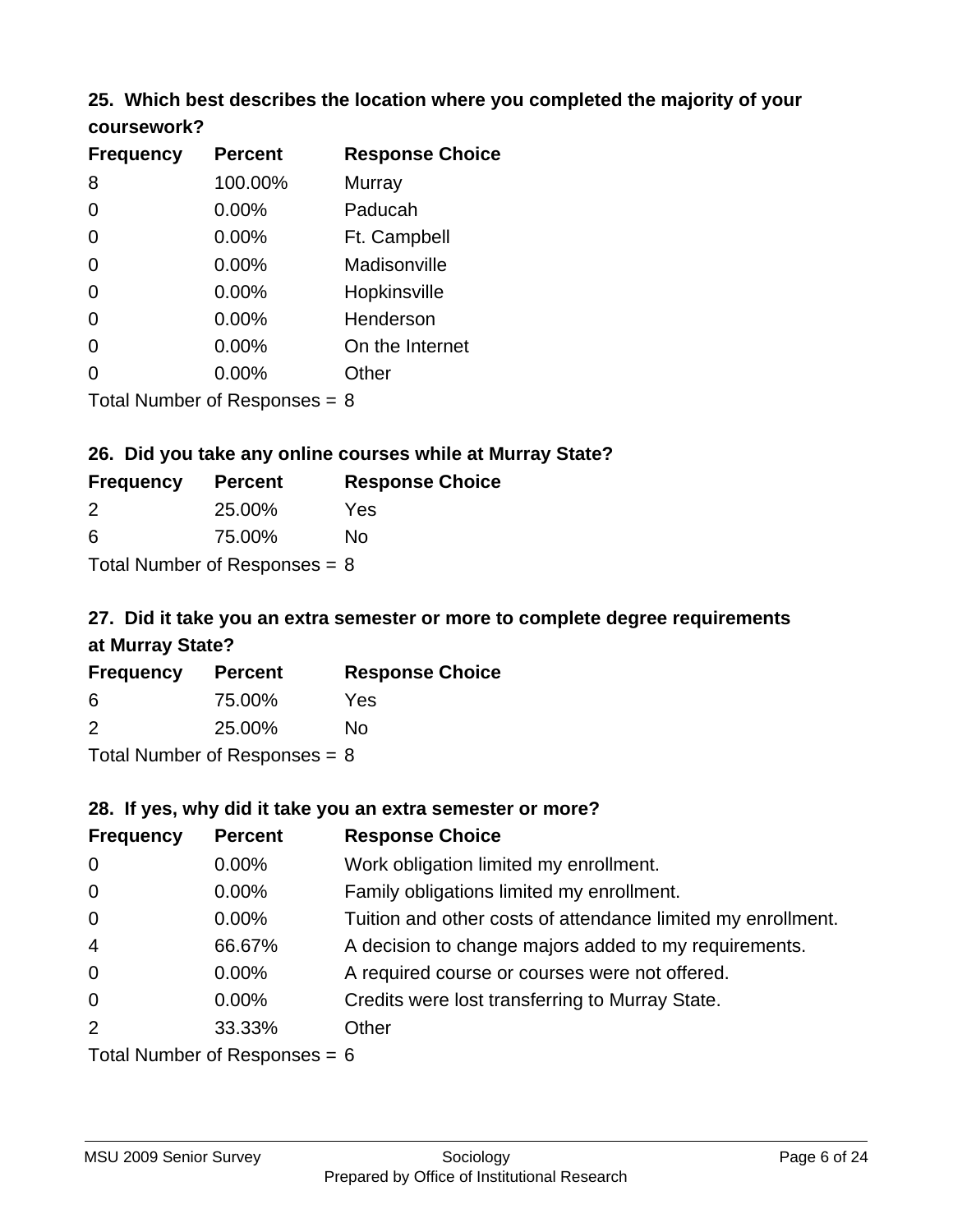## **29. Did you have trouble getting any course(s) you needed while at Murray State?**

| <b>Frequency</b>                | <b>Percent</b> | <b>Response Choice</b> |  |  |
|---------------------------------|----------------|------------------------|--|--|
| -3                              | 37.50%         | Yes                    |  |  |
| -5                              | 62.50%         | No.                    |  |  |
| Total Number of Responses = $8$ |                |                        |  |  |

#### **30. If yes, why did you have trouble getting the course?**

| <b>Frequency</b> | <b>Percent</b> | <b>Response Choice</b>                                |
|------------------|----------------|-------------------------------------------------------|
| $\overline{1}$   | 33.33%         | Not offered the semester I needed it.                 |
| $\overline{0}$   | $0.00\%$       | Not offered at hours convenient to my work schedule.  |
| $\overline{1}$   | 33.33%         | Not offered at hours suitable for my school schedule. |
| $\overline{1}$   | 33.33%         | All course sections were closed.                      |
| $\overline{0}$   | $0.00\%$       | I was unaware of the prerequisites for the course.    |
|                  |                |                                                       |

Total Number of Responses = 3

## **31. Which statement best describes your experience with off-campus coop/internship?**

| <b>Frequency</b> | <b>Percent</b> | <b>Response Choice</b>             |
|------------------|----------------|------------------------------------|
| 8                | 100.00%        | Cannot judge, I did not have one.  |
| $\Omega$         | 0.00%          | My experience was very valuable.   |
| $\Omega$         | $0.00\%$       | My experience was valuable.        |
| $\overline{0}$   | 0.00%          | My experience was of little value. |
| $\Omega$         | 0.00%          | My experience was of no value.     |
|                  |                |                                    |

Total Number of Responses = 8

# **32. Which statement best describes your experience with on-campus faculty-directed research, scholarly, or creative project?**

| <b>Frequency</b> | <b>Percent</b>              | <b>Response Choice</b>             |
|------------------|-----------------------------|------------------------------------|
| 6                | 75.00%                      | Cannot judge; I did not have one.  |
| $\overline{1}$   | 12.50%                      | My experience was very valuable.   |
| $\Omega$         | $0.00\%$                    | My experience was valuable.        |
| $\overline{1}$   | 12.50%                      | My experience was of little value. |
| $\Omega$         | 0.00%                       | My experience was of no value.     |
|                  | Total Number of Despesses 0 |                                    |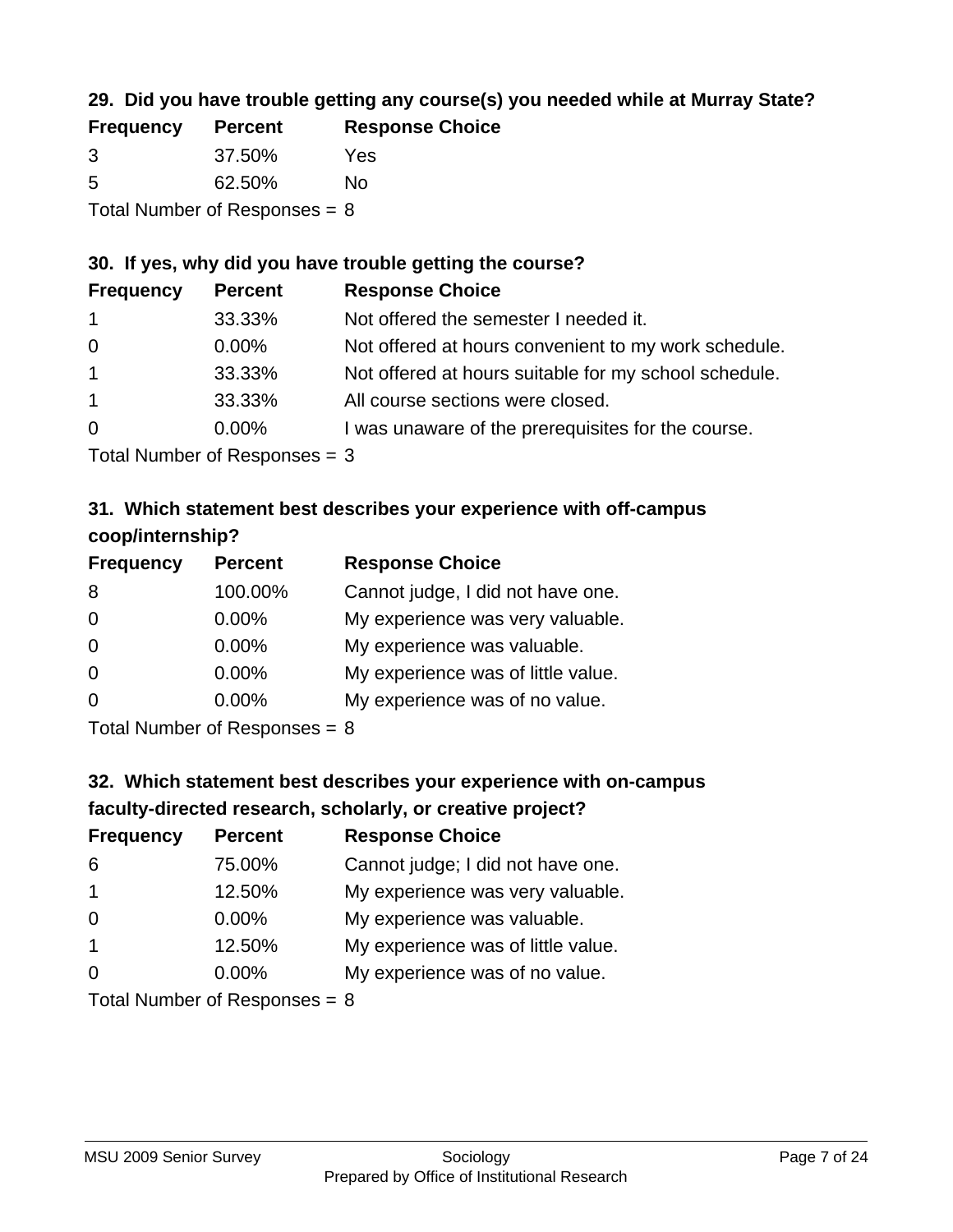#### **33. Which statement best describes your experience with academic advising in your major/area?**

| $\mathbf{u}$ yvu $\mathbf{u}$ yvu $\mathbf{v}$ |                |                                                       |
|------------------------------------------------|----------------|-------------------------------------------------------|
| <b>Frequency</b>                               | <b>Percent</b> | <b>Response Choice</b>                                |
| $\mathbf 1$                                    | 12.50%         | Cannot judge; I did not make use of the opportunity.  |
| 7                                              | 87.50%         | I was satisfied with information my adviser provided. |
| $\overline{0}$                                 | 0.00%          | Advice was inaccurate, incomplete, or misleading.     |
| $\overline{0}$                                 | 0.00%          | My adviser was not available.                         |
|                                                |                |                                                       |

Total Number of Responses = 8

## **For questions 34-48, indicate the extent to which you were satisfied.**

| 34. Class size relative to type of course |  |  |  |  |  |  |  |  |
|-------------------------------------------|--|--|--|--|--|--|--|--|
|-------------------------------------------|--|--|--|--|--|--|--|--|

| <b>Frequency</b>              | <b>Percent</b> | <b>Response Choice</b> |  |  |
|-------------------------------|----------------|------------------------|--|--|
| 3                             | 37.50%         | Very satisfied         |  |  |
| -5                            | 62.50%         | Satisfied              |  |  |
| $\Omega$                      | $0.00\%$       | <b>Dissatisfied</b>    |  |  |
| $\Omega$                      | $0.00\%$       | Very dissatisfied      |  |  |
| $Total Number of Denance = 9$ |                |                        |  |  |

Total Number of Responses = 8

## **35. Out-of-class availability of faculty**

| <b>Frequency</b> | <b>Percent</b>            | <b>Response Choice</b> |
|------------------|---------------------------|------------------------|
| $\mathcal{P}$    | 25.00%                    | Very satisfied         |
| 6                | 75.00%                    | Satisfied              |
| $\Omega$         | $0.00\%$                  | <b>Dissatisfied</b>    |
| $\Omega$         | $0.00\%$                  | Very dissatisfied      |
|                  | Total Number of Deepensee |                        |

Total Number of Responses = 8

## **36. Effectiveness of your high school preparation for college work**

| <b>Frequency</b>                | <b>Percent</b> | <b>Response Choice</b> |  |  |
|---------------------------------|----------------|------------------------|--|--|
| $\mathcal{P}$                   | 25.00%         | Very satisfied         |  |  |
| $\overline{4}$                  | 50.00%         | Satisfied              |  |  |
| -1                              | 12.50%         | <b>Dissatisfied</b>    |  |  |
| -1                              | 12.50%         | Very dissatisfied      |  |  |
| Total Number of Responses = $8$ |                |                        |  |  |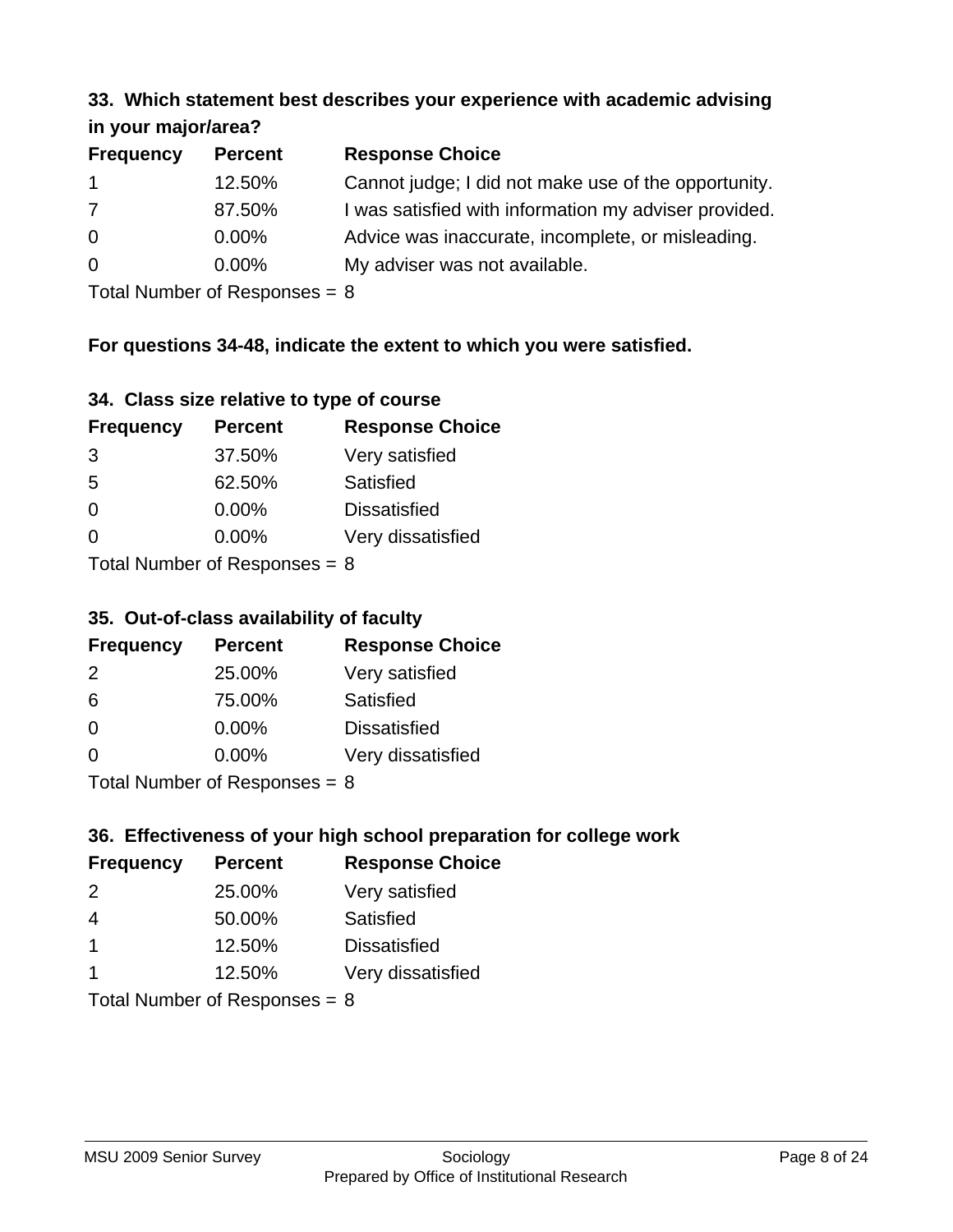## **37. Fairness of faculty in their treatment of individual students**

| <b>Frequency</b> | <b>Percent</b> | <b>Response Choice</b> |
|------------------|----------------|------------------------|
| 3                | 37.50%         | Very satisfied         |
| 3                | 37.50%         | Satisfied              |
|                  | 12.50%         | <b>Dissatisfied</b>    |
|                  | 12.50%         | Very dissatisfied      |
|                  |                |                        |

Total Number of Responses = 8

#### **38. Overall quality of instruction at Murray State**

| <b>Frequency</b> | <b>Percent</b> | <b>Response Choice</b> |
|------------------|----------------|------------------------|
| 3                | 37.50%         | Very satisfied         |
| 3                | 37.50%         | Satisfied              |
|                  | 12.50%         | <b>Dissatisfied</b>    |
|                  | 12.50%         | Very dissatisfied      |
|                  |                |                        |

Total Number of Responses  $= 8$ 

## **39. Quality of instruction in University Studies (General Education) courses**

| <b>Frequency</b> | <b>Percent</b>              | <b>Response Choice</b> |
|------------------|-----------------------------|------------------------|
| $\mathcal{P}$    | 25.00%                      | Very satisfied         |
| 4                | 50.00%                      | Satisfied              |
| 2                | 25.00%                      | <b>Dissatisfied</b>    |
| $\Omega$         | 0.00%                       | Very dissatisfied      |
|                  | Tatal Massakan af Dagmannar |                        |

Total Number of Responses = 8

#### **40. Quality of instruction in your major**

| <b>Frequency</b> | <b>Percent</b>            | <b>Response Choice</b> |
|------------------|---------------------------|------------------------|
| 3                | 37.50%                    | Very satisfied         |
| 5                | 62.50%                    | Satisfied              |
| $\Omega$         | $0.00\%$                  | <b>Dissatisfied</b>    |
| $\Omega$         | 0.00%                     | Very dissatisfied      |
|                  | Total Number of Deepersee |                        |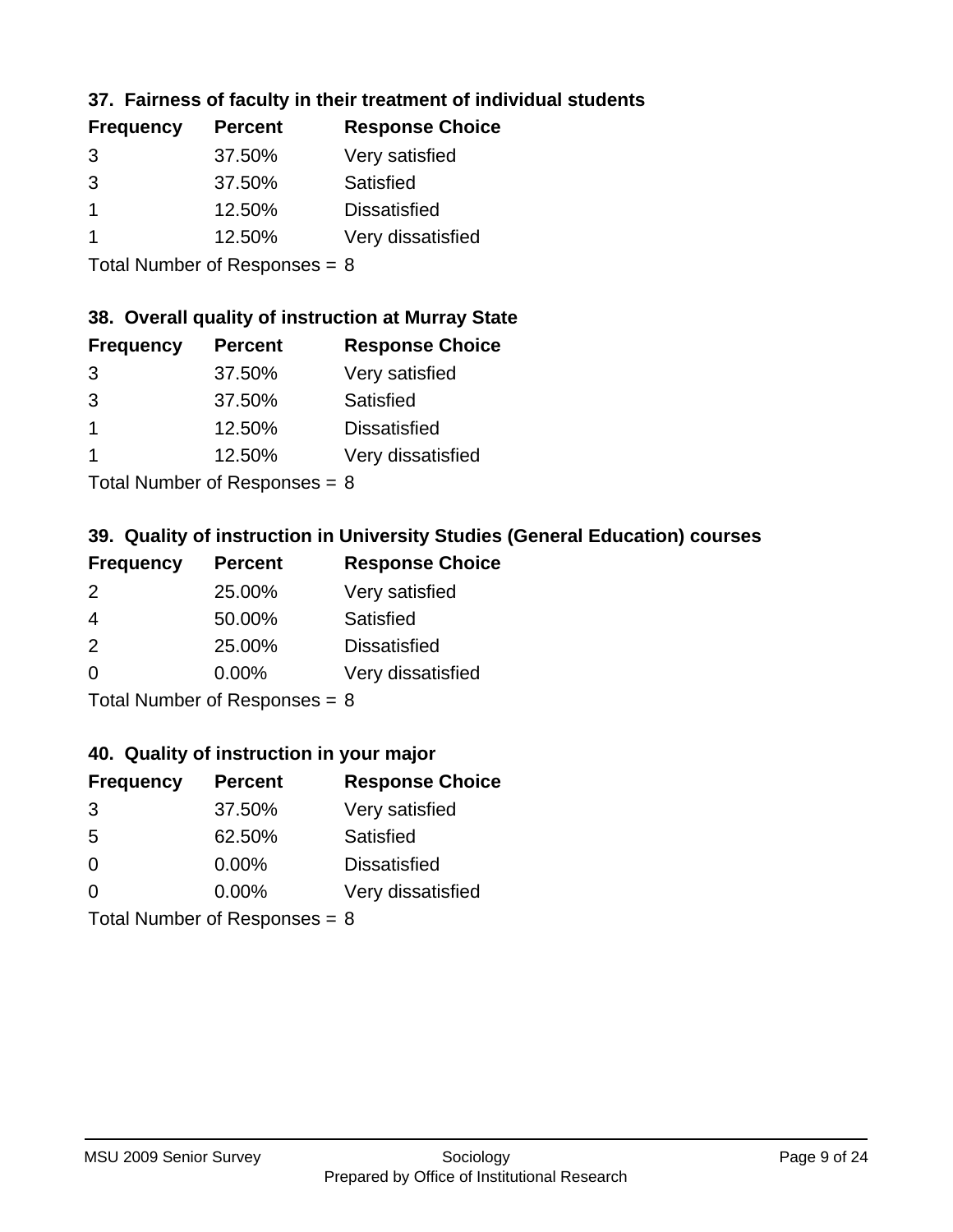## **41. Clarity of program objectives in your major**

| <b>Frequency</b> | <b>Percent</b> | <b>Response Choice</b> |
|------------------|----------------|------------------------|
| $\mathcal{P}$    | 25.00%         | Very satisfied         |
| 6                | 75.00%         | Satisfied              |
| $\Omega$         | $0.00\%$       | <b>Dissatisfied</b>    |
| n                | $0.00\%$       | Very dissatisfied      |
|                  |                |                        |

Total Number of Responses = 8

#### **42. Intellectual challenge of the academic program**

| <b>Frequency</b> | <b>Percent</b> | <b>Response Choice</b> |
|------------------|----------------|------------------------|
| $\mathcal{P}$    | 25.00%         | Very satisfied         |
| .5               | 62.50%         | Satisfied              |
|                  | 12.50%         | <b>Dissatisfied</b>    |
| $\Omega$         | 0.00%          | Very dissatisfied      |
|                  |                |                        |

Total Number of Responses = 8

## **43. Encouragement and information from your major department for employment after graduation**

| <b>Frequency</b> | <b>Percent</b> | <b>Response Choice</b> |
|------------------|----------------|------------------------|
| 2                | 25.00%         | Very satisfied         |
| 3                | 37.50%         | Satisfied              |
| 3                | 37.50%         | <b>Dissatisfied</b>    |
| $\Omega$         | 0.00%          | Very dissatisfied      |
|                  |                |                        |

Total Number of Responses = 8

## **44. Availability of opportunities to engage in a faculty-mentored research,**

## **scholarly, or creative project in your area of study/interest**

| <b>Frequency</b> | <b>Percent</b> | <b>Response Choice</b> |
|------------------|----------------|------------------------|
|                  | 12.50%         | Very satisfied         |
| 4                | 50.00%         | Satisfied              |
| 3                | 37.50%         | <b>Dissatisfied</b>    |
| ∩                | 0.00%          | Very dissatisfied      |
|                  |                |                        |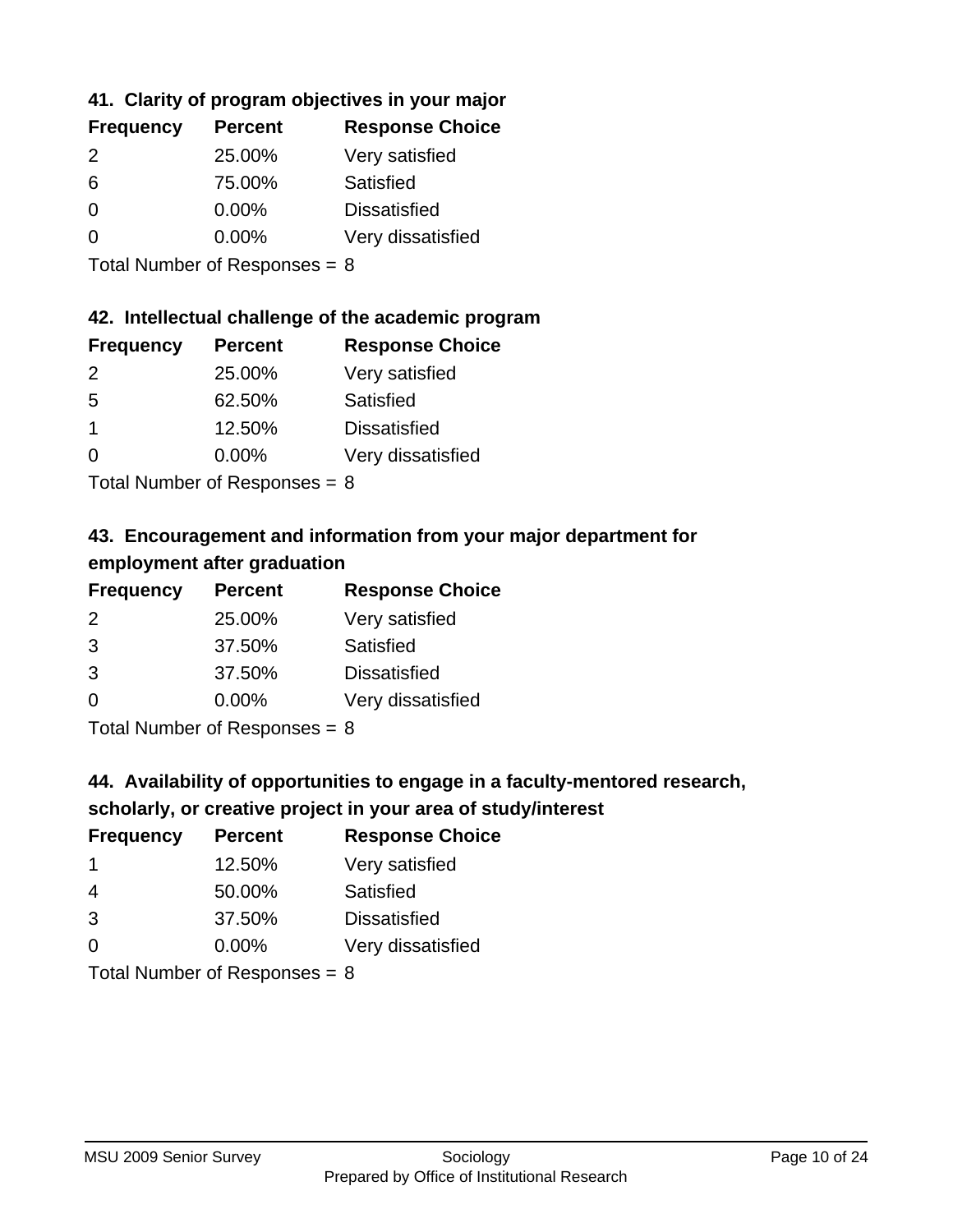#### **45. Library hours**

| <b>Frequency</b> | <b>Percent</b> | <b>Response Choice</b> |
|------------------|----------------|------------------------|
| 2                | 25.00%         | Very satisfied         |
| 5                | 62.50%         | Satisfied              |
| -1               | 12.50%         | <b>Dissatisfied</b>    |
| 0                | 0.00%          | Very dissatisfied      |
|                  |                |                        |

Total Number of Responses = 8

#### **46. Effectiveness of library personnel in meeting your information needs**

| <b>Frequency</b> | <b>Percent</b> | <b>Response Choice</b> |
|------------------|----------------|------------------------|
| $\mathcal{P}$    | 25.00%         | Very satisfied         |
| 4                | 50.00%         | Satisfied              |
| $\mathcal{P}$    | 25.00%         | <b>Dissatisfied</b>    |
| $\Omega$         | $0.00\%$       | Very dissatisfied      |
|                  |                |                        |

Total Number of Responses = 8

## **47. Access to library resources on hand**

| <b>Frequency</b> | <b>Percent</b>            | <b>Response Choice</b> |
|------------------|---------------------------|------------------------|
| $\mathcal{P}$    | 25.00%                    | Very satisfied         |
| 6                | 75.00%                    | Satisfied              |
| $\Omega$         | $0.00\%$                  | <b>Dissatisfied</b>    |
| ∩                | 0.00%                     | Very dissatisfied      |
|                  | Total Number of Deepensee |                        |

Total Number of Responses = 8

#### **48. Electronic access to library resources**

| <b>Frequency</b>                | <b>Percent</b> | <b>Response Choice</b> |
|---------------------------------|----------------|------------------------|
| -1                              | 12.50%         | Very satisfied         |
| 7                               | 87.50%         | Satisfied              |
| $\Omega$                        | $0.00\%$       | <b>Dissatisfied</b>    |
| ∩                               | $0.00\%$       | Very dissatisfied      |
| Total Number of Responses = $8$ |                |                        |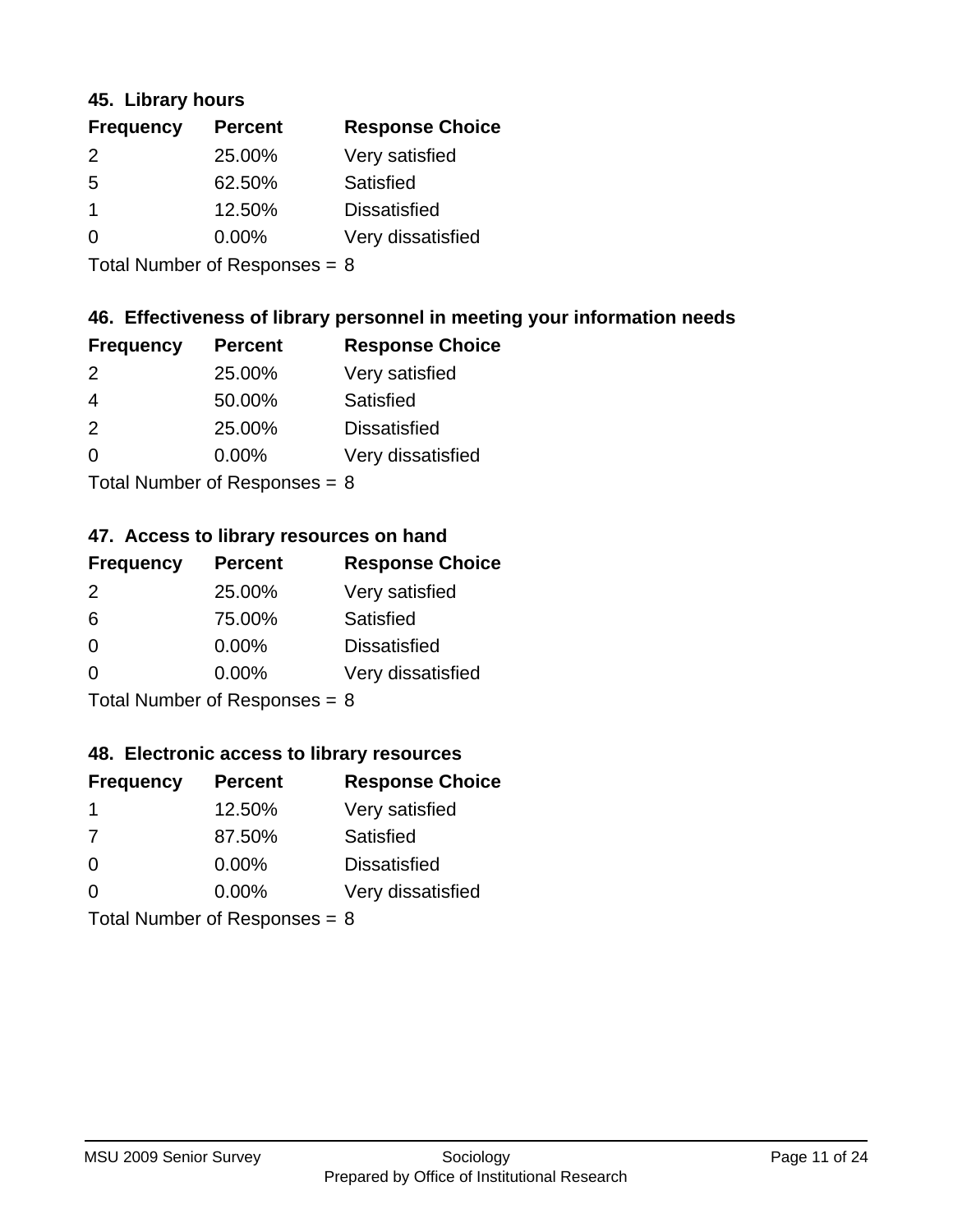**was in helping you achieve these goals. For questions 49-55, please indicate how effective University Studies at MSU** 

## **49. Writing Skills**

| <b>Frequency</b>                | <b>Percent</b> | <b>Response Choice</b> |
|---------------------------------|----------------|------------------------|
| $\mathbf 1$                     | 12.50%         | Very effective         |
| 7                               | 87.50%         | Effective              |
| $\Omega$                        | $0.00\%$       | Ineffective            |
| $\Omega$                        | $0.00\%$       | Very ineffective       |
| Total Number of Responses = $8$ |                |                        |

## **50. Speaking Skills**

| <b>Frequency</b> | <b>Percent</b>             | <b>Response Choice</b> |
|------------------|----------------------------|------------------------|
| -1               | 12.50%                     | Very effective         |
| 6                | 75.00%                     | Effective              |
| -1               | 12.50%                     | Ineffective            |
| ∩                | 0.00%                      | Very ineffective       |
|                  | Total Number of Denonone – |                        |

Total Number of Responses = 8

#### **51. Critical Thinking Skills**

| <b>Frequency</b> | <b>Percent</b>            | <b>Response Choice</b> |
|------------------|---------------------------|------------------------|
| 2                | 25.00%                    | Very effective         |
| -5               | 62.50%                    | Effective              |
| $\mathbf 1$      | 12.50%                    | Ineffective            |
| $\Omega$         | 0.00%                     | Very ineffective       |
|                  | Total Number of Deepensee |                        |

Total Number of Responses = 8

## **52. Computer Technology**

| <b>Frequency</b>                | <b>Percent</b> | <b>Response Choice</b> |
|---------------------------------|----------------|------------------------|
| -1                              | 12.50%         | Very effective         |
| 6                               | 75.00%         | Effective              |
| $\overline{1}$                  | 12.50%         | Ineffective            |
| $\Omega$                        | $0.00\%$       | Very ineffective       |
| Total Number of Responses = $8$ |                |                        |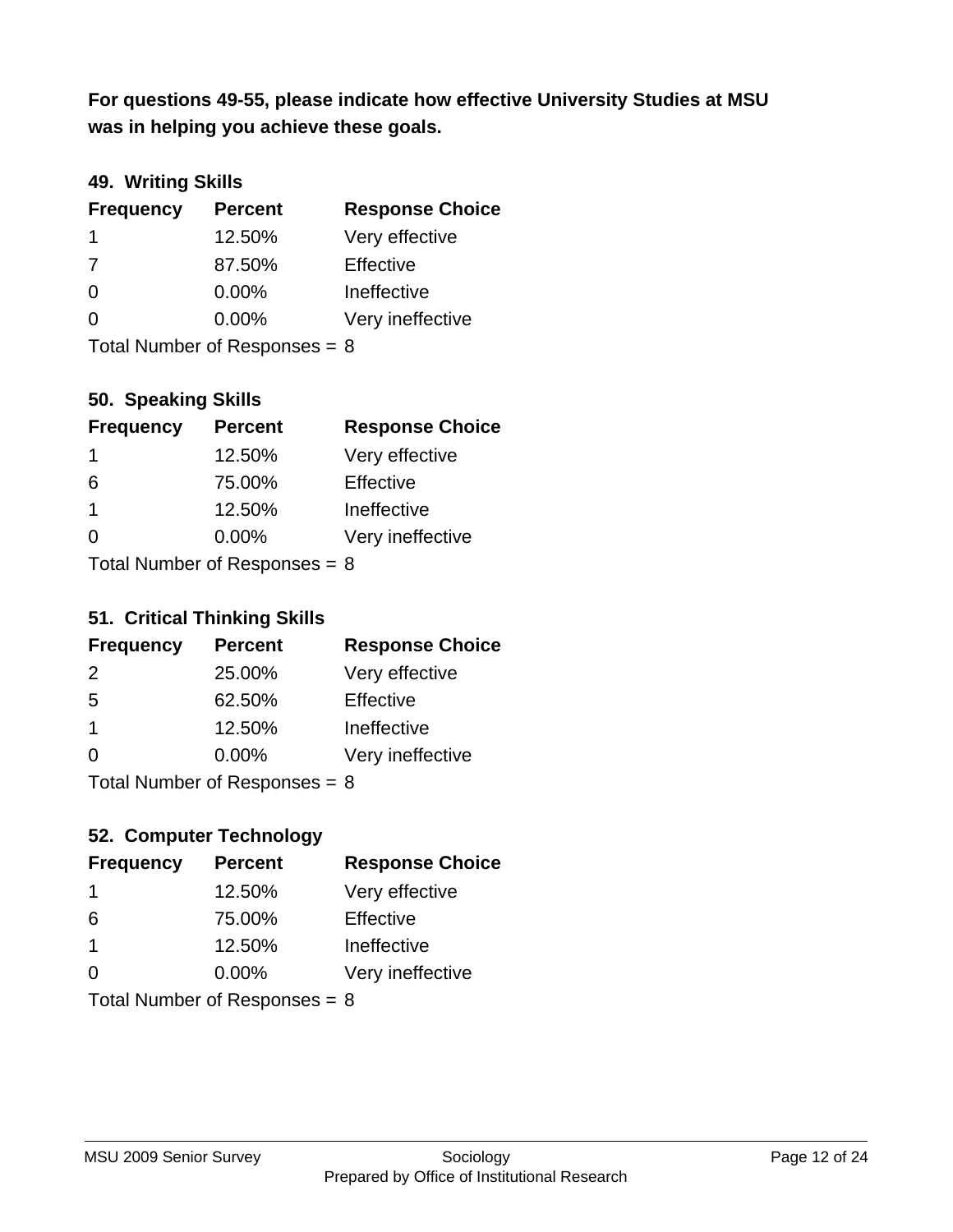## **53. General Knowledge in the liberal arts and sciences**

| <b>Frequency</b> | <b>Percent</b> | <b>Response Choice</b> |
|------------------|----------------|------------------------|
| $\mathcal{P}$    | 25.00%         | Very effective         |
| 4                | 50.00%         | Effective              |
| $\mathcal{P}$    | 25.00%         | Ineffective            |
| $\Omega$         | $0.00\%$       | Very ineffective       |
|                  |                |                        |

Total Number of Responses = 8

## **54. International Perspectives**

| <b>Frequency</b> | <b>Percent</b> | <b>Response Choice</b> |
|------------------|----------------|------------------------|
| -1               | 12.50%         | Very effective         |
| $\mathcal{P}$    | 25.00%         | Effective              |
| 4                | 50.00%         | Ineffective            |
| 1                | 12.50%         | Very ineffective       |
|                  |                |                        |

Total Number of Responses  $= 8$ 

## **55. Stimulation of interest in areas outside your chosen field of study**

| <b>Frequency</b> | <b>Percent</b>                            | <b>Response Choice</b> |
|------------------|-------------------------------------------|------------------------|
|                  | 12.50%                                    | Very effective         |
| 5                | 62.50%                                    | Effective              |
| 1                | 12.50%                                    | Ineffective            |
|                  | 12.50%                                    | Very ineffective       |
|                  | $T$ at all Message and $D$ a are a sea as |                        |

Total Number of Responses = 8

# **For questions 56-83, please indicate how satisfactorily the following met your needs**

#### **56. African-American Student Services**

| <b>Frequency</b> | <b>Percent</b>                  | <b>Response Choice</b> |
|------------------|---------------------------------|------------------------|
| 7                | 87.50%                          | Did not use            |
| -1               | 12.50%                          | Very satisfied         |
| $\Omega$         | 0.00%                           | Satisfied              |
| $\Omega$         | 0.00%                           | <b>Dissatisfied</b>    |
| $\Omega$         | $0.00\%$                        | Very dissatisfied      |
|                  | Total Number of Responses = $8$ |                        |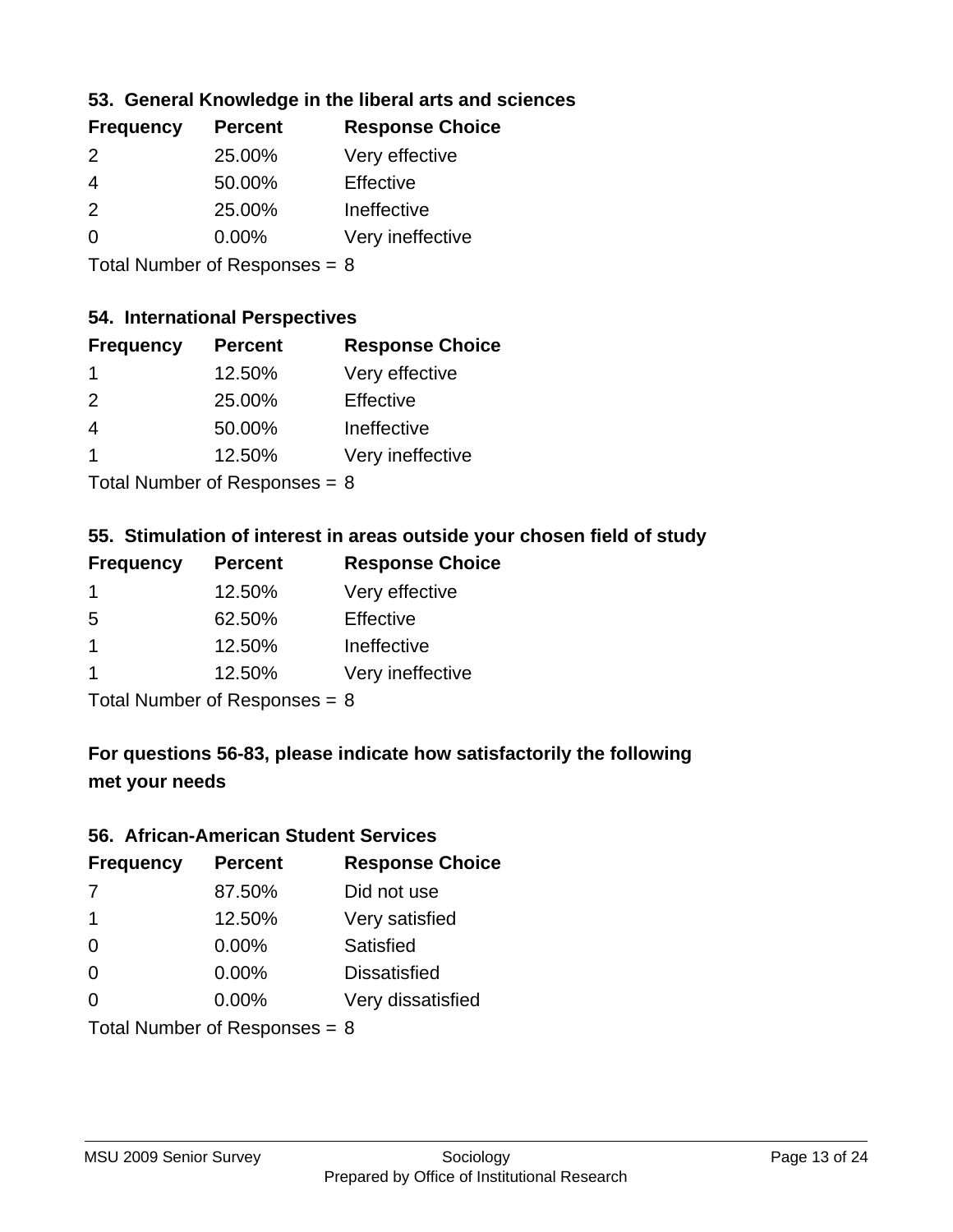#### **57. Career Services Office**

| <b>Frequency</b> | <b>Percent</b> | <b>Response Choice</b> |
|------------------|----------------|------------------------|
| $\mathcal{P}$    | 25.00%         | Did not use            |
| 2                | 25.00%         | Very satisfied         |
| 3                | 37.50%         | <b>Satisfied</b>       |
| 1                | 12.50%         | <b>Dissatisfied</b>    |
|                  | $0.00\%$       | Very dissatisfied      |
|                  |                |                        |

Total Number of Responses = 8

## **58. Counseling and Testing Center**

| <b>Frequency</b>          | <b>Percent</b> | <b>Response Choice</b> |
|---------------------------|----------------|------------------------|
| -5                        | 62.50%         | Did not use            |
| 1                         | 12.50%         | Very satisfied         |
| 2                         | 25.00%         | <b>Satisfied</b>       |
| $\Omega$                  | 0.00%          | <b>Dissatisfied</b>    |
| 0                         | $0.00\%$       | Very dissatisfied      |
| Total Number of Desponses |                |                        |

Total Number of Responses = 8

#### **59. Cultural programming and activities**

| <b>Frequency</b>                | <b>Percent</b> | <b>Response Choice</b> |
|---------------------------------|----------------|------------------------|
| 6                               | 75.00%         | Did not use            |
| $\Omega$                        | 0.00%          | Very satisfied         |
| 2                               | 25.00%         | Satisfied              |
| $\Omega$                        | $0.00\%$       | <b>Dissatisfied</b>    |
| $\Omega$                        | $0.00\%$       | Very dissatisfied      |
| Total Number of Responses = $8$ |                |                        |

#### **60. E-study courses**

| <b>Frequency</b> | <b>Percent</b>                  | <b>Response Choice</b> |
|------------------|---------------------------------|------------------------|
| 5                | 62.50%                          | Did not use            |
| $\Omega$         | 0.00%                           | Very satisfied         |
| 3                | 37.50%                          | Satisfied              |
| $\Omega$         | 0.00%                           | <b>Dissatisfied</b>    |
| ∩                | $0.00\%$                        | Very dissatisfied      |
|                  | Total Number of Responses = $8$ |                        |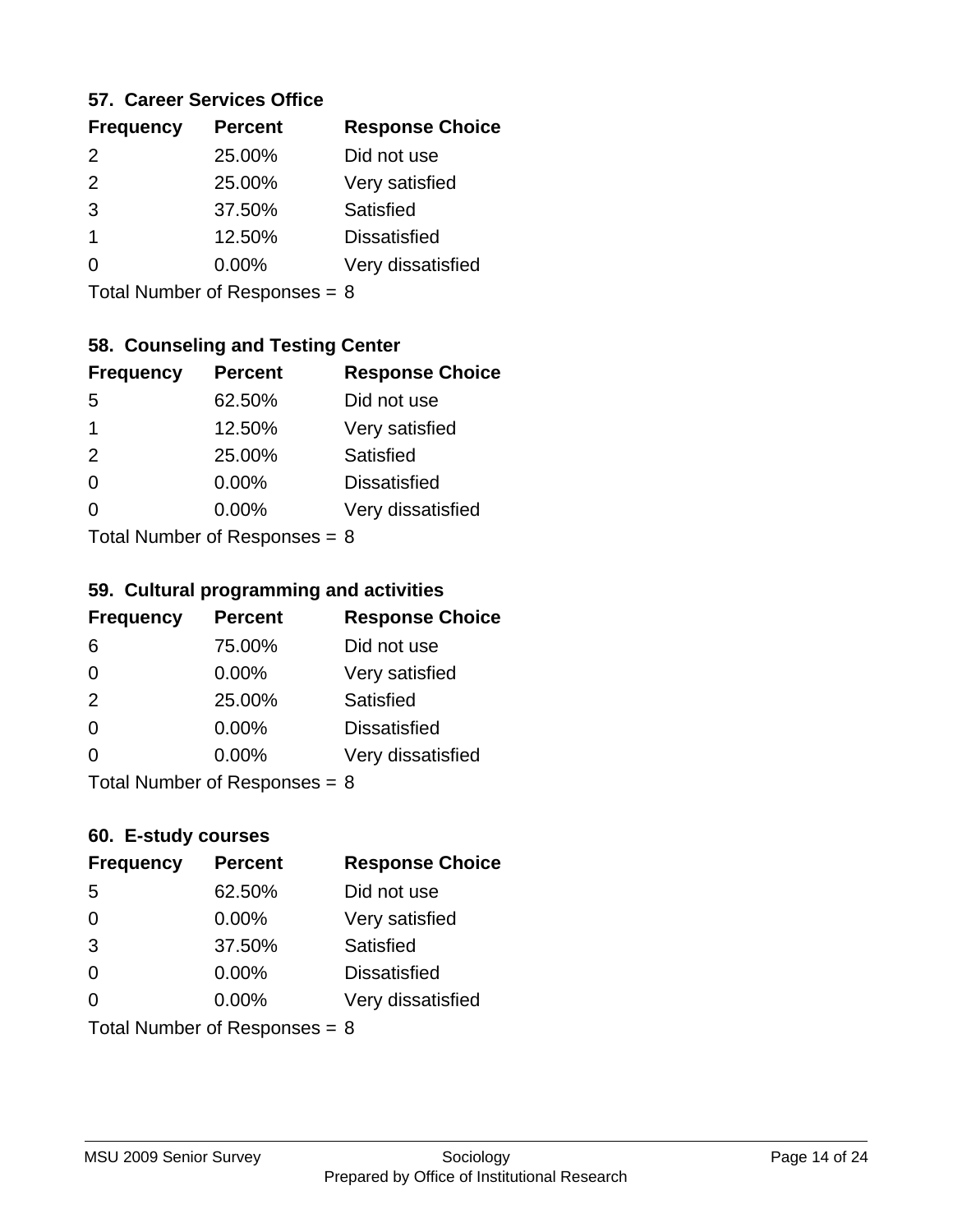#### **61. Food Services**

| <b>Frequency</b> | <b>Percent</b> | <b>Response Choice</b> |
|------------------|----------------|------------------------|
| 0                | 0.00%          | Did not use            |
| $\mathcal{P}$    | 25.00%         | Very satisfied         |
| 3                | 37.50%         | Satisfied              |
| 3                | 37.50%         | <b>Dissatisfied</b>    |
| ∩                | 0.00%          | Very dissatisfied      |
|                  |                |                        |

Total Number of Responses = 8

## **62. Greek life and activities**

| <b>Frequency</b> | <b>Percent</b>                  | <b>Response Choice</b> |
|------------------|---------------------------------|------------------------|
| 6                | 75.00%                          | Did not use            |
| 0                | 0.00%                           | Very satisfied         |
| 2                | 25.00%                          | Satisfied              |
| $\Omega$         | 0.00%                           | <b>Dissatisfied</b>    |
| O                | $0.00\%$                        | Very dissatisfied      |
|                  | Total Number of Responses = $8$ |                        |

**63. Health Services**

| <b>Frequency</b> | <b>Percent</b>            | <b>Response Choice</b> |
|------------------|---------------------------|------------------------|
| -1               | 12.50%                    | Did not use            |
| 3                | 37.50%                    | Very satisfied         |
| $\overline{4}$   | 50.00%                    | <b>Satisfied</b>       |
| $\Omega$         | 0.00%                     | <b>Dissatisfied</b>    |
| $\Omega$         | 0.00%                     | Very dissatisfied      |
|                  | Total Number of Deepersee | ິດ                     |

Total Number of Responses = 8

## **64. Honor Societies/Departmental Clubs/Special Interest Organizations**

| <b>Frequency</b> | <b>Percent</b>                  | <b>Response Choice</b> |
|------------------|---------------------------------|------------------------|
| 3                | 37.50%                          | Did not use            |
| 3                | 37.50%                          | Very satisfied         |
| 2                | 25.00%                          | Satisfied              |
| $\Omega$         | 0.00%                           | <b>Dissatisfied</b>    |
| $\Omega$         | 0.00%                           | Very dissatisfied      |
|                  | Total Number of Responses = $8$ |                        |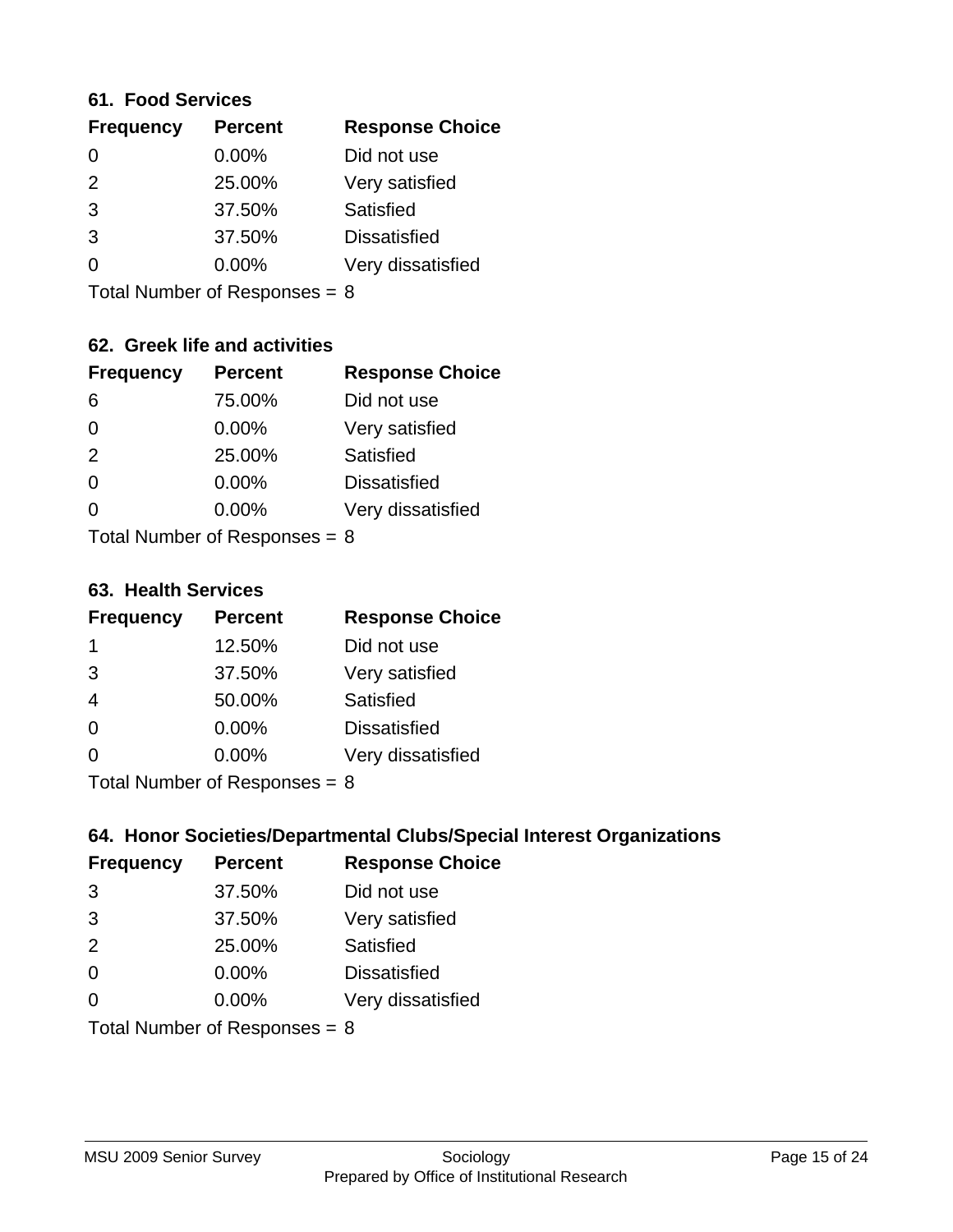#### **65. International Programs and activities**

| <b>Frequency</b> | <b>Percent</b> | <b>Response Choice</b> |
|------------------|----------------|------------------------|
| 6                | 75.00%         | Did not use            |
| 0                | $0.00\%$       | Very satisfied         |
| 2                | 25.00%         | Satisfied              |
| O                | $0.00\%$       | <b>Dissatisfied</b>    |
|                  | $0.00\%$       | Very dissatisfied      |
|                  |                |                        |

Total Number of Responses = 8

## **66. International student support services**

| <b>Frequency</b> | <b>Percent</b>             | <b>Response Choice</b> |
|------------------|----------------------------|------------------------|
|                  | 87.50%                     | Did not use            |
| $\Omega$         | 0.00%                      | Very satisfied         |
| $\overline{1}$   | 12.50%                     | Satisfied              |
| $\Omega$         | 0.00%                      | <b>Dissatisfied</b>    |
| ∩                | 0.00%                      | Very dissatisfied      |
|                  | Total Number of Deepersoon |                        |

Total Number of Responses = 8

#### **67. Intramural Sports and Recreation**

| <b>Frequency</b> | <b>Percent</b>                  | <b>Response Choice</b> |
|------------------|---------------------------------|------------------------|
| 4                | 50.00%                          | Did not use            |
| $\Omega$         | $0.00\%$                        | Very satisfied         |
| 2                | 25.00%                          | Satisfied              |
| -1               | 12.50%                          | <b>Dissatisfied</b>    |
|                  | 12.50%                          | Very dissatisfied      |
|                  | Total Number of Responses = $8$ |                        |

## **68. Lowry Center/Community College**

| <b>Frequency</b> | <b>Percent</b>                  | <b>Response Choice</b> |
|------------------|---------------------------------|------------------------|
| 5                | 62.50%                          | Did not use            |
| $\Omega$         | 0.00%                           | Very satisfied         |
| 3                | 37.50%                          | Satisfied              |
| $\Omega$         | 0.00%                           | <b>Dissatisfied</b>    |
| $\Omega$         | $0.00\%$                        | Very dissatisfied      |
|                  | Total Number of Responses = $8$ |                        |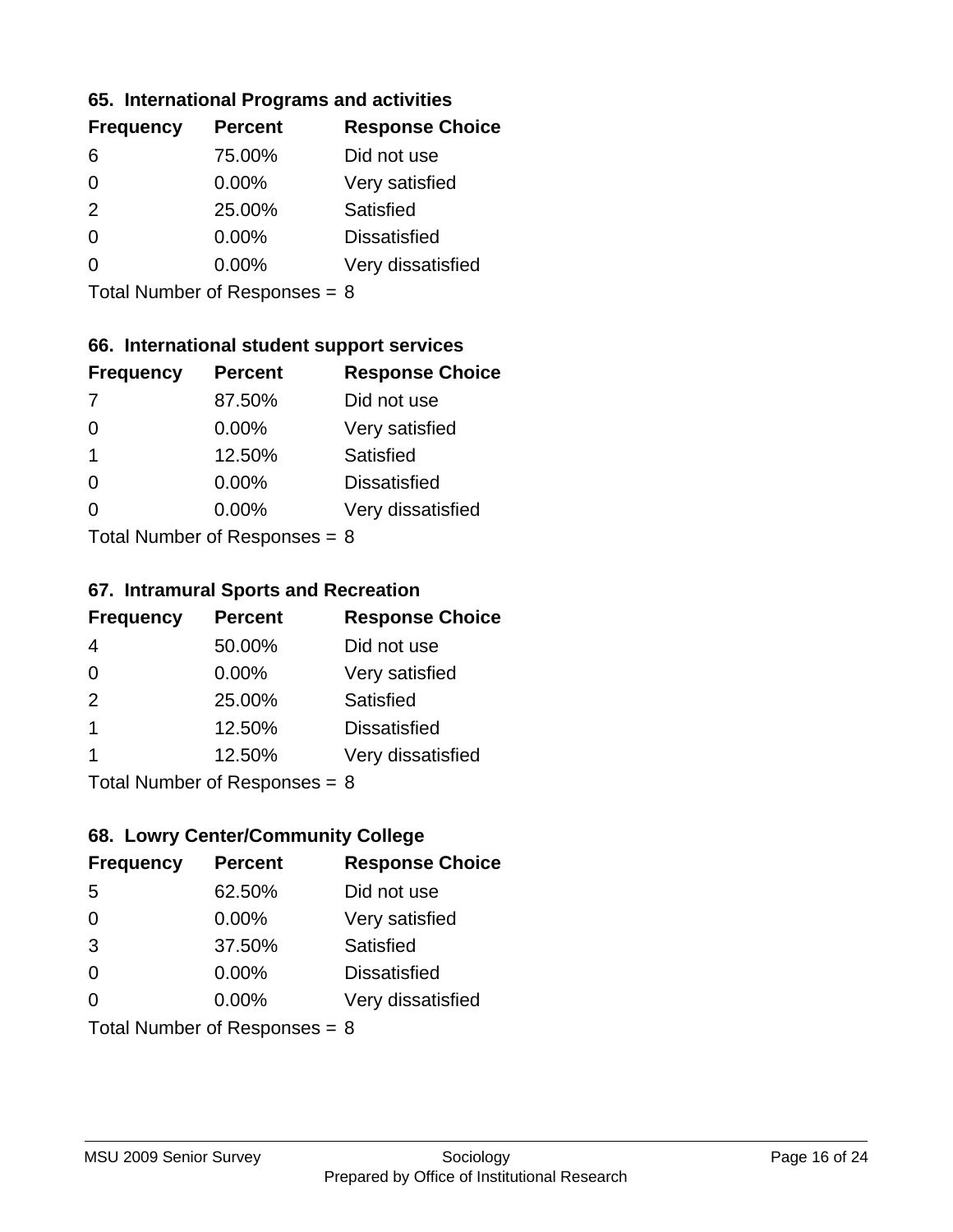## **69. Library**

| <b>Frequency</b> | <b>Percent</b> | <b>Response Choice</b> |
|------------------|----------------|------------------------|
|                  | 12.50%         | Did not use            |
| $\mathcal{P}$    | 25.00%         | Very satisfied         |
| 5                | 62.50%         | Satisfied              |
| 0                | $0.00\%$       | <b>Dissatisfied</b>    |
|                  | $0.00\%$       | Very dissatisfied      |
|                  |                |                        |

Total Number of Responses = 8

## **70. MAP Report**

| <b>Frequency</b> | <b>Percent</b>                  | <b>Response Choice</b> |
|------------------|---------------------------------|------------------------|
|                  | 0.00%                           | Did not use            |
| 1                | 12.50%                          | Very satisfied         |
| 5                | 62.50%                          | Satisfied              |
| 2                | 25.00%                          | <b>Dissatisfied</b>    |
| ∩                | $0.00\%$                        | Very dissatisfied      |
|                  | Total Number of Responses = $8$ |                        |

#### **71. MSU Web site**

| <b>Frequency</b> | <b>Percent</b>                  | <b>Response Choice</b> |
|------------------|---------------------------------|------------------------|
| $\Omega$         | 0.00%                           | Did not use            |
| 2                | 25.00%                          | Very satisfied         |
| 6                | 75.00%                          | Satisfied              |
| $\Omega$         | 0.00%                           | <b>Dissatisfied</b>    |
| ∩                | 0.00%                           | Very dissatisfied      |
|                  | Total Number of Responses = $8$ |                        |

## **72. NCAA Sports**

| <b>Frequency</b> | <b>Percent</b>                  | <b>Response Choice</b> |
|------------------|---------------------------------|------------------------|
| 4                | 50.00%                          | Did not use            |
| $\Omega$         | 0.00%                           | Very satisfied         |
| 3                | 37.50%                          | Satisfied              |
| -1               | 12.50%                          | <b>Dissatisfied</b>    |
| ∩                | $0.00\%$                        | Very dissatisfied      |
|                  | Total Number of Responses = $8$ |                        |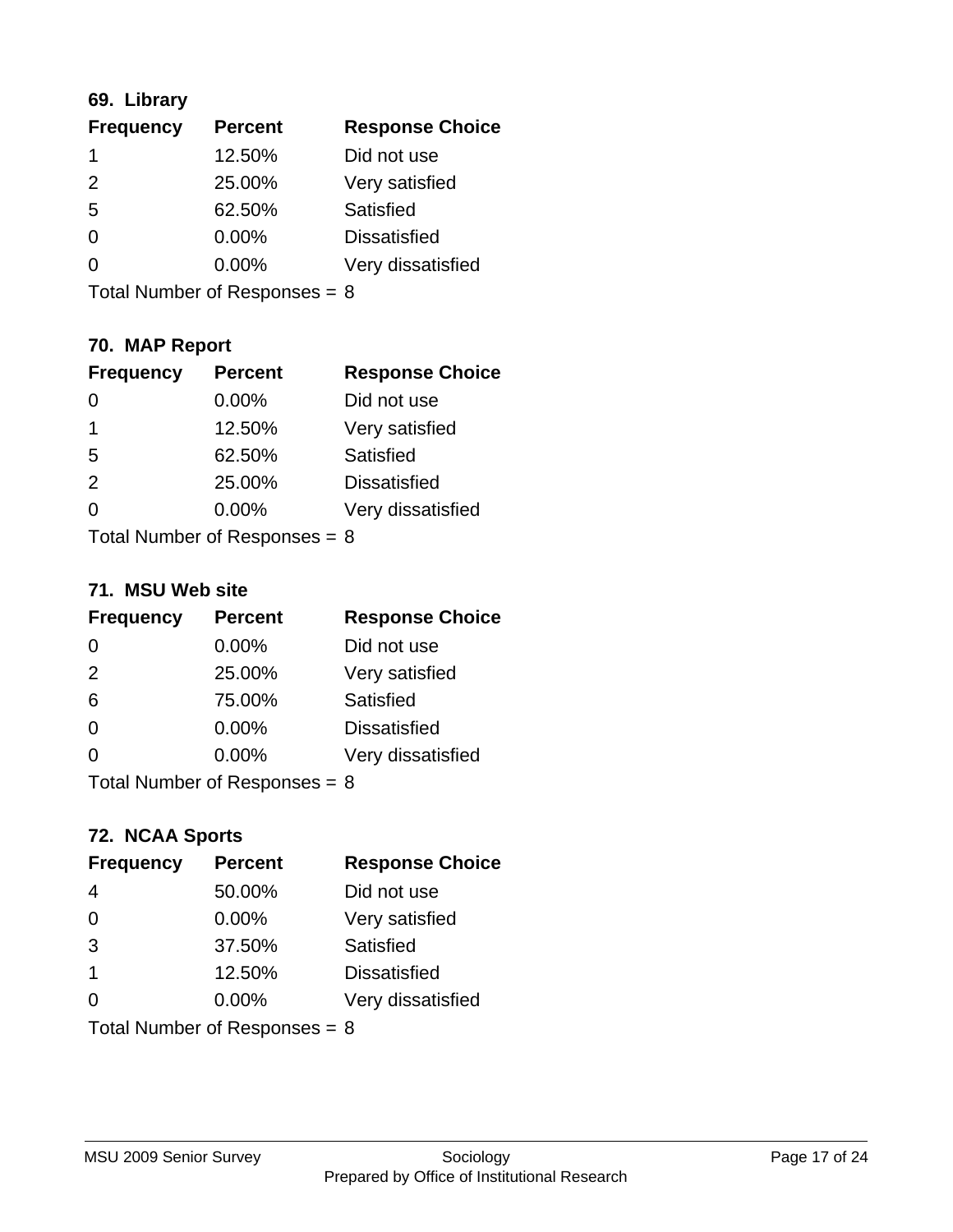#### **73. Online courses that are not e-study**

| <b>Frequency</b> | <b>Percent</b> | <b>Response Choice</b> |
|------------------|----------------|------------------------|
| 5                | 62.50%         | Did not use            |
| 0                | 0.00%          | Very satisfied         |
| 3                | 37.50%         | Satisfied              |
| 0                | $0.00\%$       | <b>Dissatisfied</b>    |
|                  | $0.00\%$       | Very dissatisfied      |
|                  |                |                        |

Total Number of Responses = 8

## **74. Racer Touch Registration**

| <b>Frequency</b> | <b>Percent</b>             | <b>Response Choice</b> |
|------------------|----------------------------|------------------------|
| 0                | 0.00%                      | Did not use            |
| 2                | 25.00%                     | Very satisfied         |
| -5               | 62.50%                     | <b>Satisfied</b>       |
| 0                | 0.00%                      | <b>Dissatisfied</b>    |
| 1                | 12.50%                     | Very dissatisfied      |
|                  | Tatal Number of Desperance |                        |

Total Number of Responses  $= 8$ 

#### **75. Residential College programming and activities**

| <b>Frequency</b> | <b>Percent</b>             | <b>Response Choice</b> |
|------------------|----------------------------|------------------------|
| -1               | 12.50%                     | Did not use            |
| 3                | 37.50%                     | Very satisfied         |
| 3                | 37.50%                     | Satisfied              |
| -1               | 12.50%                     | <b>Dissatisfied</b>    |
| $\Omega$         | 0.00%                      | Very dissatisfied      |
|                  | Total Number of Deepersoon | o                      |

Total Number of Responses = 8

## **76. Scholarships/grants/student employment**

| <b>Frequency</b> | <b>Percent</b>                  | <b>Response Choice</b> |
|------------------|---------------------------------|------------------------|
| 0                | 0.00%                           | Did not use            |
| 3                | 37.50%                          | Very satisfied         |
| 3                | 37.50%                          | Satisfied              |
| 2                | 25.00%                          | <b>Dissatisfied</b>    |
| $\Omega$         | $0.00\%$                        | Very dissatisfied      |
|                  | Total Number of Responses = $8$ |                        |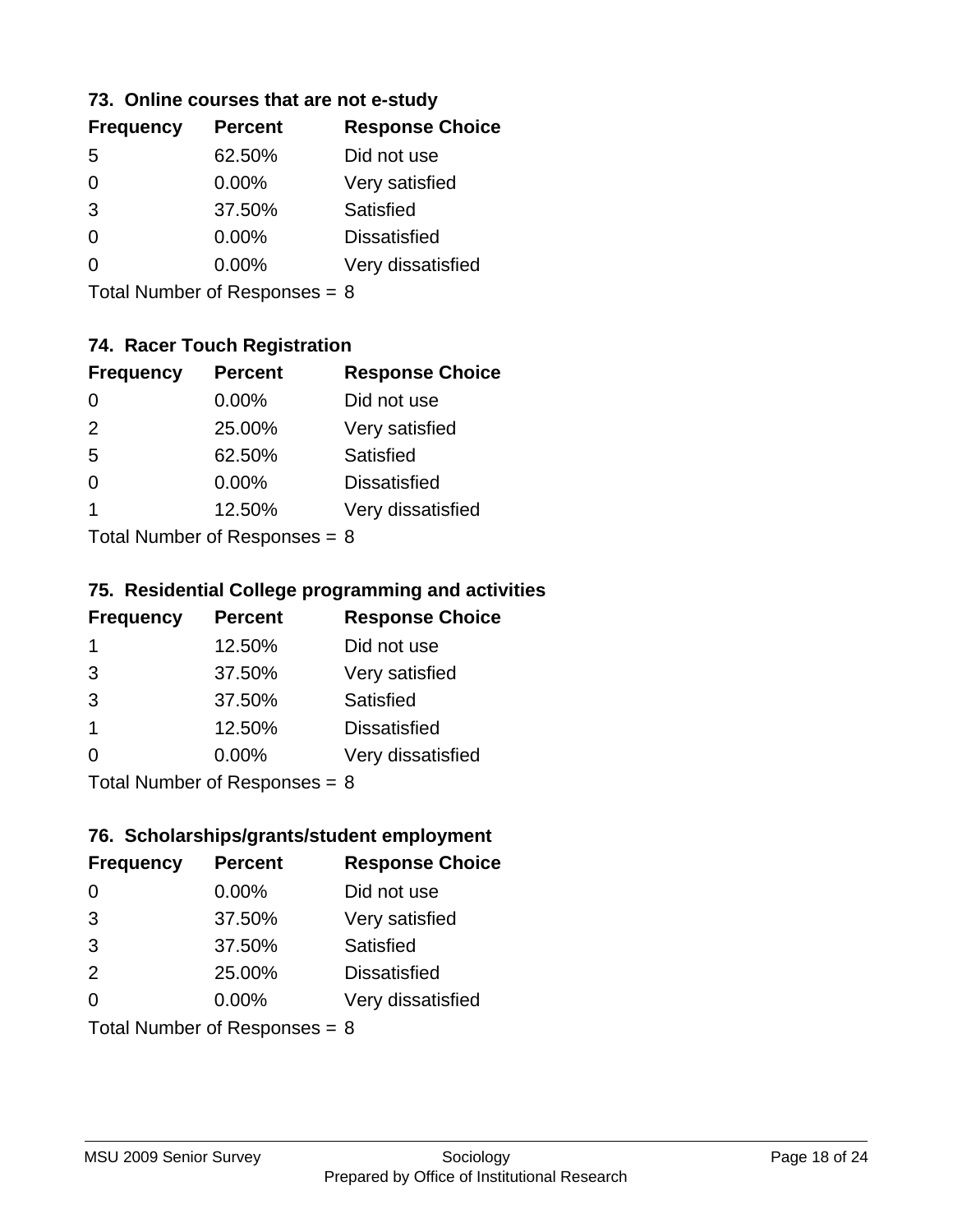#### **77. Security Services**

| <b>Frequency</b> | <b>Percent</b> | <b>Response Choice</b> |
|------------------|----------------|------------------------|
| 5                | 62.50%         | Did not use            |
|                  | 12.50%         | Very satisfied         |
| $\mathcal{P}$    | 25.00%         | Satisfied              |
| ∩                | $0.00\%$       | <b>Dissatisfied</b>    |
|                  | $0.00\%$       | Very dissatisfied      |
|                  |                |                        |

Total Number of Responses = 8

## **78. Services for non-traditional students**

| <b>Frequency</b>          | <b>Percent</b> | <b>Response Choice</b> |
|---------------------------|----------------|------------------------|
| 6                         | 75.00%         | Did not use            |
| 1                         | 12.50%         | Very satisfied         |
| $\mathbf 1$               | 12.50%         | Satisfied              |
| $\Omega$                  | 0.00%          | <b>Dissatisfied</b>    |
| ∩                         | 0.00%          | Very dissatisfied      |
| Total Number of Desponses |                |                        |

Total Number of Responses = 8

## **79. Student Support Services (Trio)**

| <b>Frequency</b>          | <b>Percent</b> | <b>Response Choice</b> |
|---------------------------|----------------|------------------------|
| 6                         | 75.00%         | Did not use            |
| -1                        | 12.50%         | Very satisfied         |
| $\overline{1}$            | 12.50%         | <b>Satisfied</b>       |
| $\Omega$                  | 0.00%          | <b>Dissatisfied</b>    |
| ∩                         | 0.00%          | Very dissatisfied      |
| Total Number of Desponses |                |                        |

Total Number of Responses = 8

## **80. Student PIN System**

| <b>Frequency</b>                | <b>Percent</b> | <b>Response Choice</b> |
|---------------------------------|----------------|------------------------|
| 0                               | 0.00%          | Did not use            |
| 3                               | 37.50%         | Very satisfied         |
| $\overline{4}$                  | 50.00%         | Satisfied              |
| -1                              | 12.50%         | <b>Dissatisfied</b>    |
| 0                               | $0.00\%$       | Very dissatisfied      |
| Total Number of Responses = $8$ |                |                        |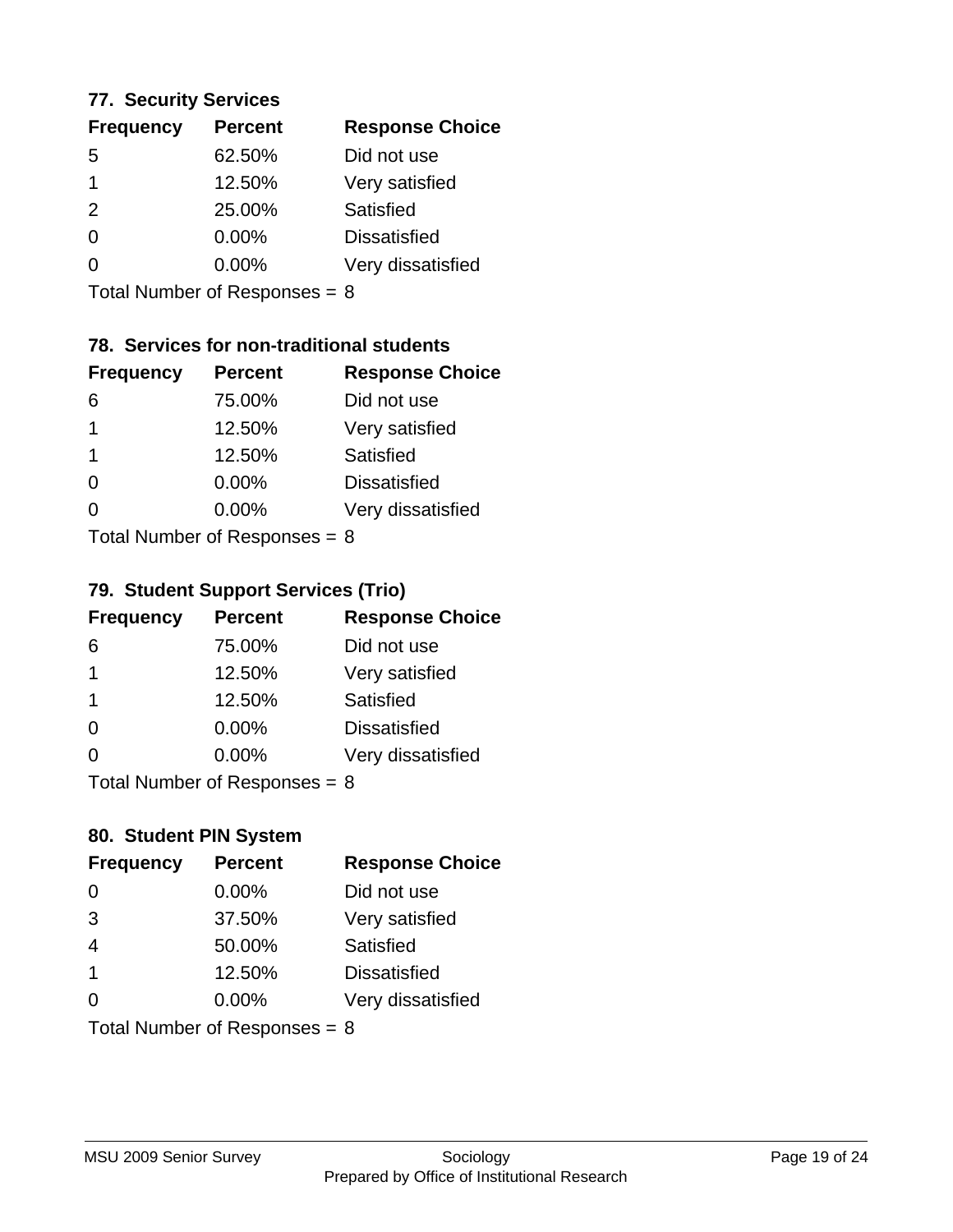## **81. Student Records/Transcript Services**

| <b>Frequency</b> | <b>Percent</b> | <b>Response Choice</b> |
|------------------|----------------|------------------------|
|                  | 12.50%         | Did not use            |
| $\mathcal{P}$    | 25.00%         | Very satisfied         |
| 3                | 37.50%         | Satisfied              |
| $\mathcal{P}$    | 25.00%         | <b>Dissatisfied</b>    |
| ∩                | $0.00\%$       | Very dissatisfied      |

Total Number of Responses = 8

## **82. Computer and Internet access for study and research needs**

| <b>Frequency</b> | <b>Percent</b>                                     | <b>Response Choice</b> |
|------------------|----------------------------------------------------|------------------------|
| 1                | 12.50%                                             | Did not use            |
| 4                | 50.00%                                             | Very satisfied         |
| 3                | 37.50%                                             | Satisfied              |
| $\Omega$         | 0.00%                                              | <b>Dissatisfied</b>    |
| $\Omega$         | 0.00%                                              | Very dissatisfied      |
|                  | $\tau$ and $\tau$ and $\tau$ and $\tau$ and $\tau$ |                        |

Total Number of Responses  $= 8$ 

#### **83. Women's Center**

| <b>Frequency</b> | <b>Percent</b>            | <b>Response Choice</b> |
|------------------|---------------------------|------------------------|
|                  | 87.50%                    | Did not use            |
| $\Omega$         | 0.00%                     | Very satisfied         |
| $\overline{1}$   | 12.50%                    | Satisfied              |
| $\Omega$         | 0.00%                     | <b>Dissatisfied</b>    |
| ∩                | 0.00%                     | Very dissatisfied      |
|                  | Total Number of Deepersee |                        |

Total Number of Responses = 8

## **84. To what extent did you participate in Residential College activities?**

| <b>Frequency</b> | <b>Percent</b>             | <b>Response Choice</b> |
|------------------|----------------------------|------------------------|
| 3                | 37.50%                     | Did not participate    |
| $\mathcal{P}$    | 25.00%                     | Frequently             |
| 1                | 12.50%                     | Occasionally           |
| $\mathcal{P}$    | 25.00%                     | Seldom                 |
|                  | Total Number of Desperance |                        |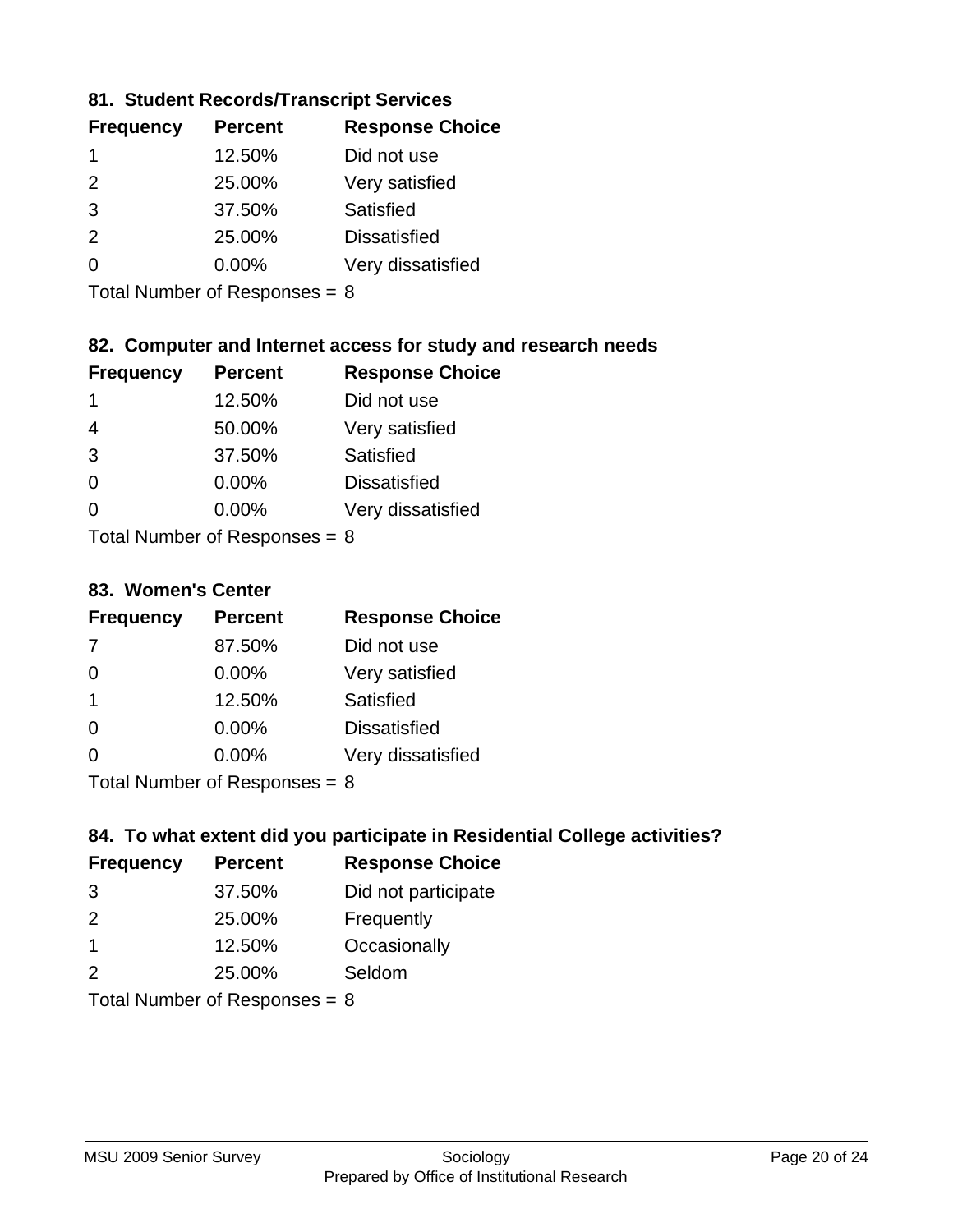| <b>Response Choice</b>                 |
|----------------------------------------|
| Not familiar with Residential Colleges |
| Very positive                          |
| <b>Positive</b>                        |
| <b>Negative</b>                        |
| Very negative                          |
|                                        |

**85. Which phrase best describes your opinion of Residential Colleges?**

Total Number of Responses = 8

#### **Questions 86-95**

**University Graduate." Please indicate how effective your MSU experience was in The University has formulated ten desired "Characteristics of the Murray State enhancing your abilities in each area.**

**86. Engage in mature, independent and creative thought and express that thought effectively in oral and written communication;**

| <b>Frequency</b> | <b>Percent</b> | <b>Response Choice</b> |
|------------------|----------------|------------------------|
| 3                | 37.50%         | Very effective         |
| 4                | 50.00%         | Effective              |
| 1                | 12.50%         | Ineffective            |
| O                | $0.00\%$       | Very ineffective       |

Total Number of Responses = 8

**87. Understand and apply the critical and scientific methodologies that** 

**academic disciplines employ to discover knowledge and ascertain its validity;**

| <b>Frequency</b> | <b>Percent</b> | <b>Response Choice</b> |
|------------------|----------------|------------------------|
| 3                | 37.50%         | Very effective         |
| 3                | 37.50%         | Effective              |
| $\mathcal{P}$    | 25.00%         | Ineffective            |
| $\Omega$         | 0.00%          | Very ineffective       |
|                  |                |                        |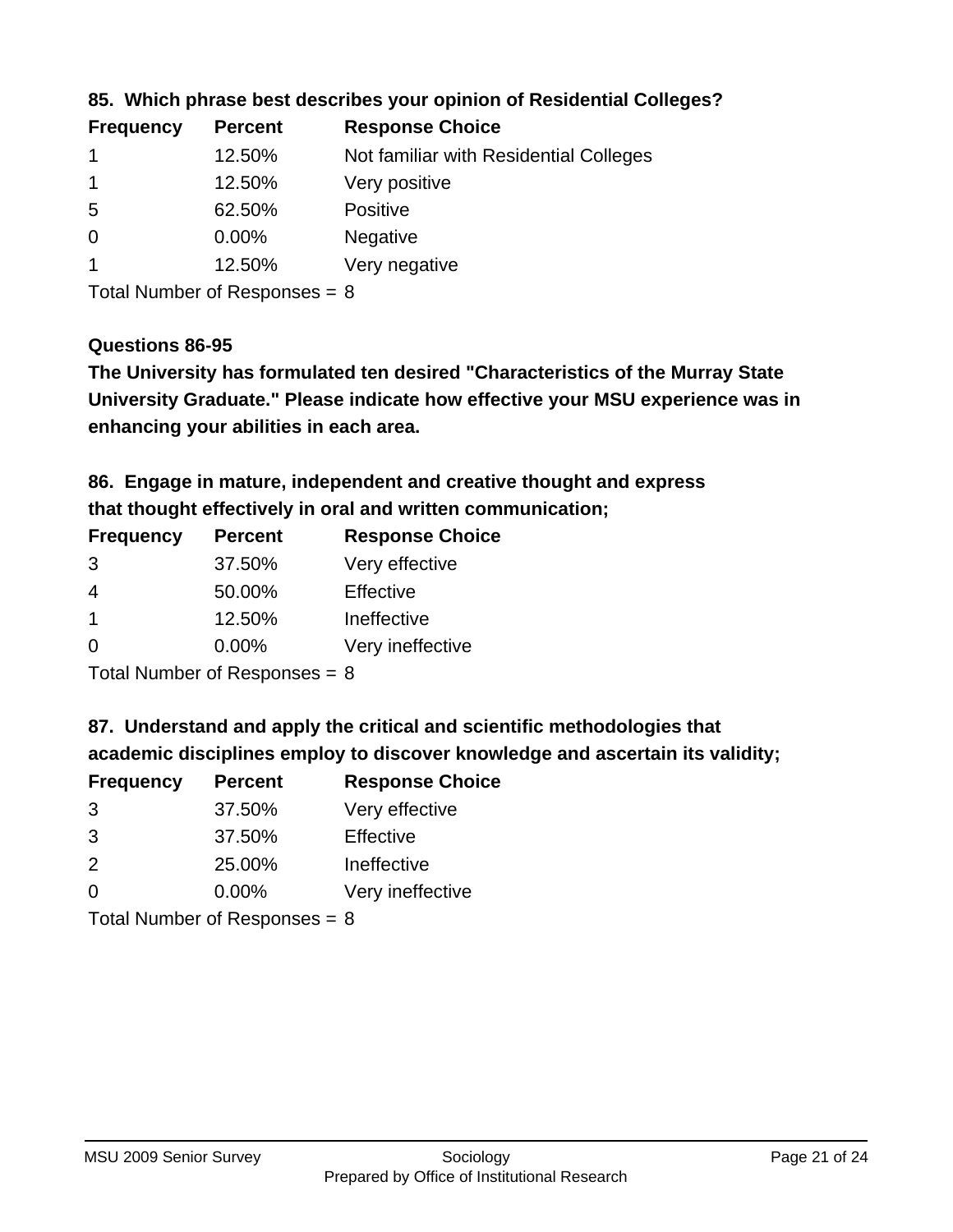## **88. Apply sound standards of information gathering, analysis and evaluation to reach logical decisions;**

| <b>Frequency</b>     | <b>Percent</b> | <b>Response Choice</b> |
|----------------------|----------------|------------------------|
| 3                    | 37.50%         | Very effective         |
| $\overline{4}$       | 50.00%         | Effective              |
| $\blacktriangleleft$ | 12.50%         | Ineffective            |
| $\Omega$             | 0.00%          | Very ineffective       |
|                      |                |                        |

Total Number of Responses = 8

# **89. Understand the roles and applications of science and technology in the solution of the problems of a changing world;**

| <b>Frequency</b> | <b>Percent</b> | <b>Response Choice</b> |
|------------------|----------------|------------------------|
| 2                | 25.00%         | Very effective         |
| $\overline{4}$   | 50.00%         | Effective              |
| 2                | 25.00%         | Ineffective            |
| $\Omega$         | 0.00%          | Very ineffective       |
|                  |                |                        |

Total Number of Responses  $= 8$ 

# **90. Demonstrate a critical understanding of the world's historical, literary, philosophical, and artistic traditions;**

| <b>Frequency</b> | <b>Percent</b> | <b>Response Choice</b> |
|------------------|----------------|------------------------|
| $\mathcal{P}$    | 25.00%         | Very effective         |
| $\overline{4}$   | 50.00%         | Effective              |
| 2                | 25.00%         | Ineffective            |
| $\Omega$         | 0.00%          | Very ineffective       |
|                  |                |                        |

Total Number of Responses = 8

# **91. Understand the dynamics of cultural diversity, of competing economic and political systems, and of complex moral and ethical issues;**

| <b>Frequency</b>                | <b>Percent</b> | <b>Response Choice</b> |
|---------------------------------|----------------|------------------------|
| 3                               | 37.50%         | Very effective         |
| $\overline{4}$                  | 50.00%         | Effective              |
| $\mathbf 1$                     | 12.50%         | Ineffective            |
| $\Omega$                        | 0.00%          | Very ineffective       |
| Total Number of Responses = $8$ |                |                        |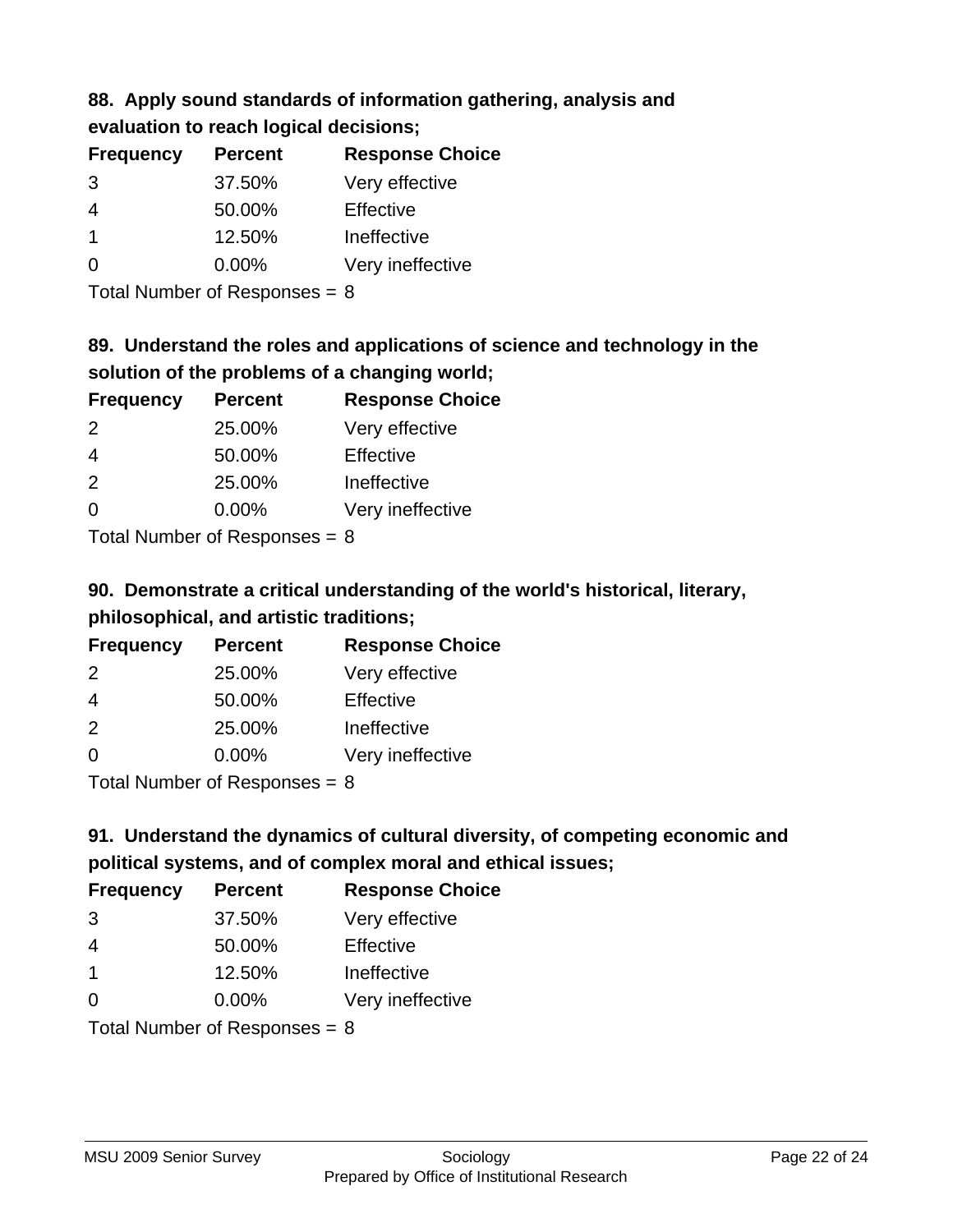## **92. Understand the nature of and engage in ethical behavior and**

**responsible citizenship;**

| <b>Frequency</b> | <b>Percent</b> | <b>Response Choice</b> |
|------------------|----------------|------------------------|
|                  | 12.50%         | Very effective         |
| 6                | 75.00%         | Effective              |
|                  | 12.50%         | Ineffective            |
| $\Omega$         | $0.00\%$       | Very ineffective       |
|                  |                |                        |

Total Number of Responses = 8

# **93. Understand the importance of the behaviors necessary to maintain a healthy lifestyle;**

| <b>Frequency</b> | <b>Percent</b>                                                                                                                                                                                                                 | <b>Response Choice</b> |
|------------------|--------------------------------------------------------------------------------------------------------------------------------------------------------------------------------------------------------------------------------|------------------------|
| -1               | 12.50%                                                                                                                                                                                                                         | Very effective         |
| 4                | 50.00%                                                                                                                                                                                                                         | Effective              |
| 3                | 37.50%                                                                                                                                                                                                                         | Ineffective            |
| $\Omega$         | 0.00%                                                                                                                                                                                                                          | Very ineffective       |
|                  | The Little and the Little Communist Communist Communist Communist Communist Communist Communist Communist Communist Communist Communist Communist Communist Communist Communist Communist Communist Communist Communist Commun |                        |

Total Number of Responses = 8

# **94. Demonstrate mastery of a chosen field of study; and**

| <b>Frequency</b> | <b>Percent</b> | <b>Response Choice</b> |
|------------------|----------------|------------------------|
| 3                | 37.50%         | Very effective         |
| 4                | 50.00%         | Effective              |
|                  | 12.50%         | Ineffective            |
| ∩                | $0.00\%$       | Very ineffective       |
|                  |                |                        |

Total Number of Responses = 8

## **95. Value intellectual pursuit and continuous learning in a changing world.**

| <b>Frequency</b> | <b>Percent</b> | <b>Response Choice</b> |
|------------------|----------------|------------------------|
| 3                | 37.50%         | Very effective         |
| 4                | 50.00%         | Effective              |
|                  | 12.50%         | Ineffective            |
| ∩                | 0.00%          | Very ineffective       |
|                  |                |                        |